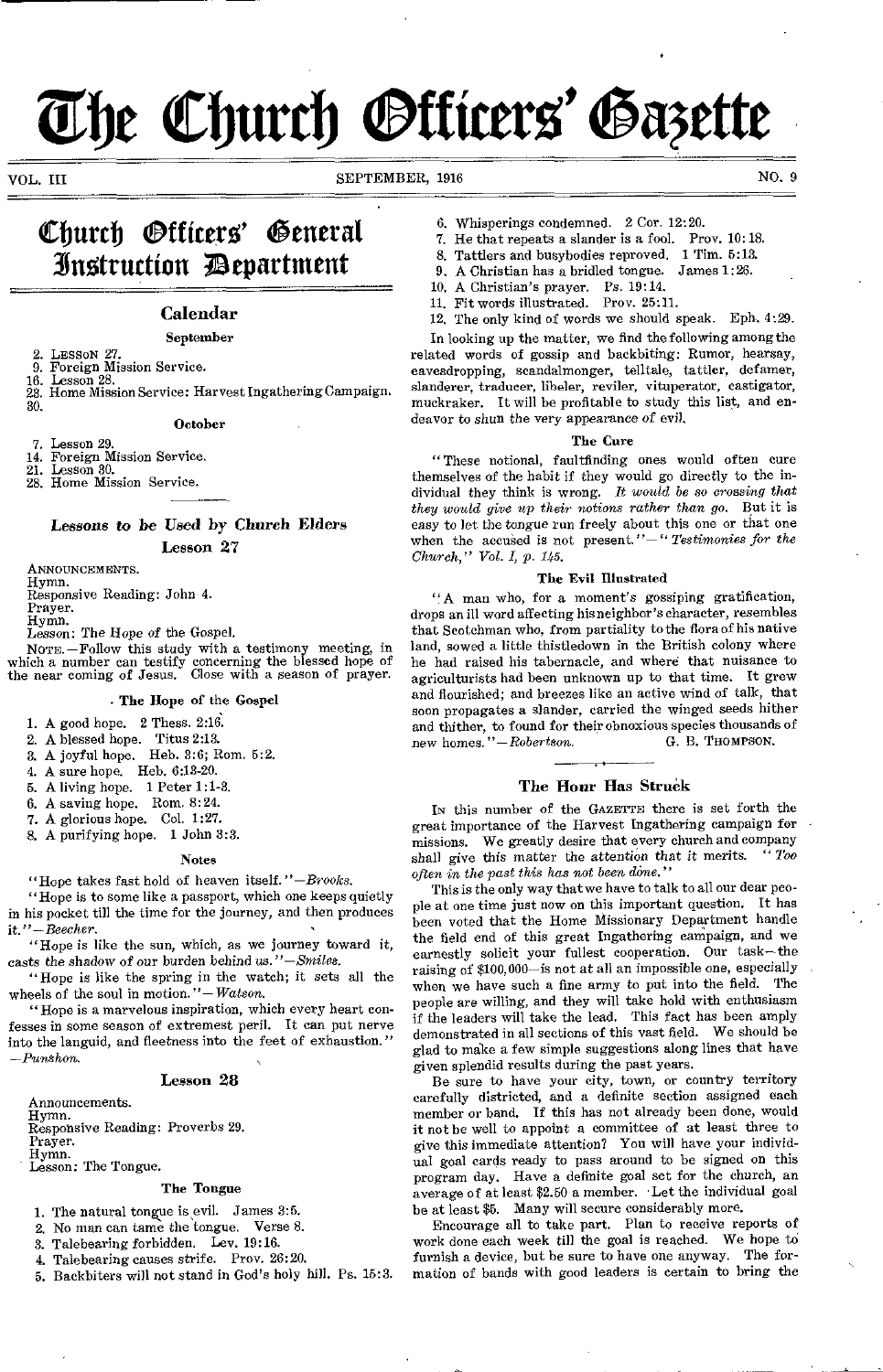best results. We trust you will make special efforts to secure the cooperation of every member of your flock in this noble and much-needed effort. F. W. PAAP. noble and much-needed effort.

#### The Necessity and Purpose of Organization

THE church is composed of many units, or members, differing from one another in talent and power. Yet all serve the same God, and have the same need of spiritual aid and guidance. The strength of the church is composed of the strength of all its individual members. Thus the church is stronger than any individual member, its full strength being the combined strength of all its members. If each individual follows his own plans, without reference to the general work and purpose of the church, much valuable power is wasted, and the church loses in efficiency.

It is one of the duties of the church to organize all the talent of its members in such a way as to get the best results from each. Like talents are grouped, and trained to do special work in the most efficient way; thus the whole church, as well as the world, will obtain a maximum of service with the greatest economy of effort.

The church, being duly organized, has certain officers who administer its affairs and lead in its spiritual work. These officers are: Elder, deacon, treasurer, clerk, Sabbath school superintendent, missionary secretary, Missionary Volunteer leader, etc.

The duties of these officers are varied, and yet the line of work of each is clearly followed in the administration of our church work. The *elder* acts as shepherd of the flock, and sees that the church is fed with spiritual food from Sabbath to Sabbath. He is supposed to take an active part and a deep interest in every phase of church work, attending prayer meetings, Sabbath school, and Missionary Volunteer meetings, and assisting in every department of church activity. The *deacon* looks after the poor and occasionally acts as treasurer of the church, collecting the funds. These funds are remitted to the proper officers at definite periods, and the deacon or treasurer makes a report to the church concerning its financial standing quarterly. The *Sabbath school superintendent* leads the church in the study of the Word of God along the outlines prepared in the Sabbath school lessons. The *Missionary Volunteer leader* leads in the work of the Missionary Volunteer Society, encouraging all its members to take an active interest in every phase of churoh work. Where there are sufficient youth and children, a *church school* is generally conducted, that the children may be trained in the doctrines of the church, and be saved to the cause of God when they reach maturity.

The *local conference,* through its officers, looks after the interests just mentioned for all the churches. The *president*  of the conference, with his executive committee, sees that the churches of his conference have such ministerial help as seems consistent with the needs of the field. He must look after the opening up of new work, and see that all his departments are working in good order. The president's leadership should be a uniting and stimulating force permeating the entire conference.

The *secretary* of the conference records all the important acts of the conference, besides looking after other general interests of the central office. The *treasurer* receives the offerings and tithes from the churches, and looks after the payment of the conference expenses. The *secretary* of the tract society is the agent for our publications, and supplies the churches as well as the colporteurs and other workers, with the necessary literature for propaganda. The *field missionary secretary* has charge of the colporteur work. He chooses and trains colporteurs, and assigns territory to colporteurs, besides reporting the work done, to the union secretary.

The departments of the conference are usually as follows: *Sabbath School, Educational, Publishing, Home Missionary, Missionary Volunteer, Medical,* and *Religious Liberty.* The first two deal primarily with the inside work of the church,

the last five are primarily concerned with the church in its outside relations.

The *Sabbath School Department* looks after the special interests of the Sabbath schools. It holds conventions for the purpose of teaching the best methods of carrying on that work. Its aim is to see that every member of the church, as well as the children, shall receive the benefit of systematic Bible instruction. It also undertakes to secure large donations for foreign missions.

The *Educational Department* encourages the education of the youth, and looks after the special needs of the church and intermediate schools, academies, and colleges within the conference territory.

The *Publishing Department* has charge of our publishing work and the distribution of our denominational literature. A large corps of trained workers are employed. Each year the number of employees in this department is increasing, and its work is extending, till it has become one of the strong factors in the promulgation of the third angel's message.

The *Home Missionary Department* stimulates in a general way the active missionary efforts of the local churches. It encourages propaganda by means of the distribution of literature; Bible studies, and personal work.

The *Missionary Volunteer Department* undertakes to reach the young people of the church, as well as the unconverted, and aims to inspire them with a desire to secure an education and to appreciate and take part in local missionary work, as well as to look foward to a life of service in the Master's cause.

The *Medical Department* looks after the interests of our sanitariums and treatment-rooms, and seeks to promulgate health principles, to foster and encourage temperance among all classes of society, to educate a large corps of competent and efficient nurses, as well as to lead all who come to them for help to find salvation through Christ.

The Religious Liberty Department teaches the proper relation that should exist between church and state, opposes every species of religious legislation, and Uses its best endeavors to persuade legislatures and Congress to confine their work to their legitimate sphere.

All these departments briefly indicate some phases of the work of the local conference, aside from its most important work of all—evangelical. It is necessary for all these officers to report and keep in touch with the corresponding union conference officers, who seek to unify the interests of all their conferences by helping to provide laborers whenever it is necessary, and by offering counsel when it is needed. The general plans of the union conference are carried out by the local conferences as far as possible.

The *union conferences,* in turn, through their different officers and department secretaries, report to the *division conference.'The* division leaders keep in touch with all the union conferences, and give such aid and counsel as may be required, outlining for the whole field the general missionary and financial plans.

The *General Conference* receives the reports of all the divisions, and is able by its general knowledge of the work to outline broad, comprehensive plans, and to suggest wise measures for the different sections of the world. It also has direct control over many isolated mission fields, besides certain union conferences which are not a part of the divisions. The exchange of laborers throughout the world, and the appointment of missionaries to foreign fields, are also a part of the work of the General Conference.

It is a matter of interest and importance to note that the president of the General Conference is advised by the General Conference Committee, which is composed of the General Conference department secretaries, as well as the presidents of the division and union conferences and a few specially appointed members. The presidents of the division conferences receive the counsel of their respective department secretaries as well as of the union conference presidents of their re-

*(Concluded on page seven)*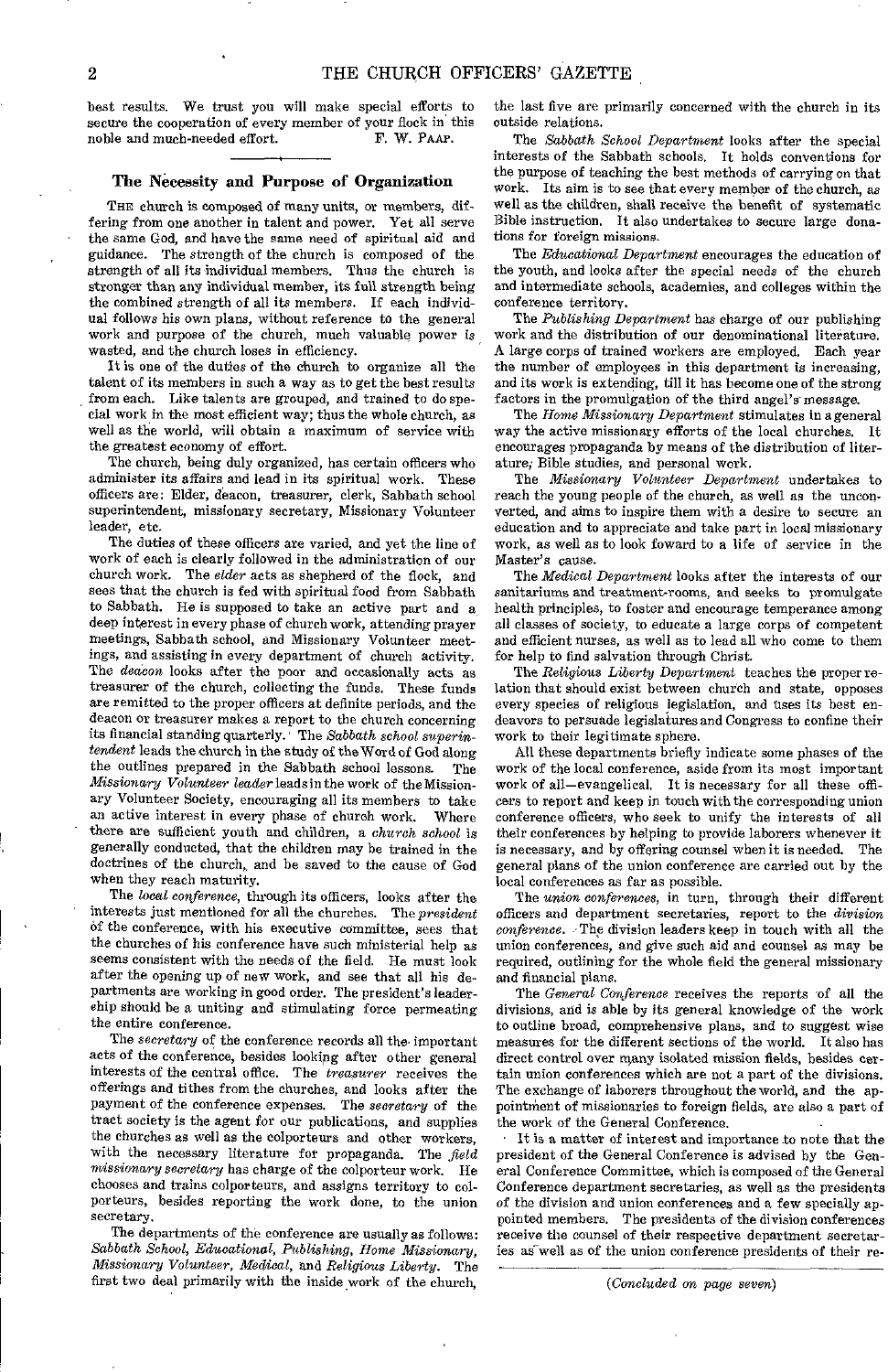## domeftlitoMonarp /Department

## Suggestive Program for Fourth Sabbath Home Missionary Service

(To be held Sept. 28)

OPENING SONG: "Hymns and Tunes," No. 254; "Christ

in Song," No. 387.

Scripture Reading: Col. 1: 1-17.

Prayer.<br>
Song: "Hymns and Tunes," No. 1050; "Christ in Song,"<br>
No. 696 or 558.<br>
Bible Study: Service.

Reading: More Men and More Means Needed for Mission Fields.

Reading: The Goal, Why It Should be Reached. Song: " Hymns and Tunes," No. 1036; or "Christ in Song," No. 594; or special song.

Reading: The Call of the East. Reading: The Campaign Month.

Some Experiences Offering for Literature Fund. Closing Song: "Hymns and Tunes," No. 1251; or "Christ in Song," No. 863. Song," No.<br>Benediction.

NOTE. —This is a most important service, and every effort should be made to use it as a means of enlisting every member in the campaign. Select readers who will read clearly<br>and distinctly, and who will give emphasis to the striking<br>thoughts. That we are living in the very last days no mem-<br>ber can question. Never were the needs of our volunteers to gather in money for his work.

#### Service

1. For what was the church organized?

"He gave some apostles, and some prophets; and some evangelists, and some shepherds, and teachers, toward the setting of the saints in form for a work of service, for an upbuilding of the body of Christ." Eph. 4:11, 12, in "The Twofold New Testament."

2. What is to be the attitude of every true follower of Christ? John 4:34, 35.

3. Why should we make the most of present opportunities? John 9:4.

4. What has God purposed and is able to do for those who abound to every good work?  $2 \text{ Cor. } 9:6-8$ .

5. What would God have the entire church pray for at this time? 2 Thess. 2:16, 17; Heb. 13: 20, 21,

6. What should be our attitude toward all men while we labor for souls? Titus 3:1-7,

#### More Men and More Means Needed for Mission Fields

THERE has never been a time since our Master 3ommanded his disciples to go into all the world and make Christians of every nation when so great a demand has been made for men and means in the mission fields as at present. Certain conditions have created this, and it is imperative that 311 believers in the Word of God shall meet the demands as they arise. The whole heathen world, with its more than a 3illion of population, is open to missionary endeavor. In by- ;one days mission boards undertaking to prosecute their work in heathen lands were confronted with obstacles that were almost insurmountable. The lack of the Word of God in ;he vernacular of the people, and the ignorant condition of the masses, were mighty hindrances, preventing rapid growth. Now many of these things have been changed. The

parriers against foreigners in heathen lands have been wactically thrown down. China, Japan, Korea, the islands if the sea, Africa, and practically the whole world have thrown open their doors, inviting the missionary to enter and mach them the Word of God. The splendid work the British and American Bible Societies have done in the translation, ublication, and circulation of the Bible in the vernacular of he people has given many the opportunity of reading the keriptures. There is no other enterprise in the whole

civilized world that had made the work of the missionary more successful than this. These societies have sent their circulating agents into the remotest hamlets and villages of most of these countries to offer the Word of God without price, or at a merely nominal sum, to any who would read. The results of this will be known in eternity alone. Then the mighty movements during the last century among all denominations in spreading the light of the gospel has greatly facilitated the work of all societies among those heathen peoples. Moreover, transportation and methods of communication have added to the comfort and permanency of the work.

One hundred years of activity in these mission fields has proved an entering wedge, the advantages of which the church of God cannot afford to lose. Large recruiting forces must be sent to these fields. The demands are imperative. The magnitude of the opportunities is beyond language to describe. The Macedonian cry rings from every shore for men and means. God not only has made the openings, but he has put into the hearts of his people everywhere such a willingness to support this missionary endeavor as has never been in any previous generation. The wars in Europe, devastating countries, crippling industries, and exhausting finances, throw a double burden upon America to contribute to these foreign lands both men and money. The call is beyond the ability of the church to answer, but every endeavor must be put forth to compass these opportunities. When the call is so imperative, the church must use every possible means to meet the demands made upon it.

We have never faced a situation like that confronting us at the present time; both abroad and in the homeland the demand for men is beyond the supply, and the need of funds is increasing every year. Of course, this is as it should be, and the very call itself should make every heart rejoice, for this work must be finished before the Master returns. Judging from the conditions in the world, it would seem as if everything is ready for the coming of the Master, except his own people and work. If we could only meet the providences as they open for us, it looks as if the Lord's advent would not be long delayed.

We trust that the Harvest Ingathering may bring into the treasury the largest supply of funds of any campaign in our history. Volumes could be written of the splendid work done heretofore by those who have persevered in this great endeavor, but this should be the banner year in bringing a knowledge of the work we are doing to the attention of the world, as well as in Securing funds with which to extend the borders of our present work. We trust that our people everywhere will respond in a very definite manner in this Harvest Ingathering campaign.

I. H. EVANS.

#### The Goal, Why It Should be Reached

OUR first Harvest Ingathering effort was made in 1908. The results were in every respect of such an encouraging nature that there has been a demand for a similar campaign each succeeding year, until now this line of effort has become an established feature of our work. The financial results of these campaigns have been as follows:

| 1908 |  |  | \$14,136,77 |
|------|--|--|-------------|
| 1909 |  |  | 41, 183, 46 |
| 1910 |  |  | 41,643.92   |
| 1911 |  |  | 32, 654.45  |
| 1912 |  |  | 50, 164, 45 |
| 1913 |  |  | 56,282.99   |
| 1914 |  |  | 57,598.73   |
| 1915 |  |  | 78, 333.25  |

thus placing in the treasury of the General Conference without loss to any individual member, the sum of \$371,998.02, each succeeding year but one showing a gain over the preceding efforts.

In the campaign of 1914 and 1915 *a goal of* \$100, 000 was set and while in each instance we failed to secure the desired amount, yet there is no gainsaying that this definite aim afforded to some conferences, and to many individuals a real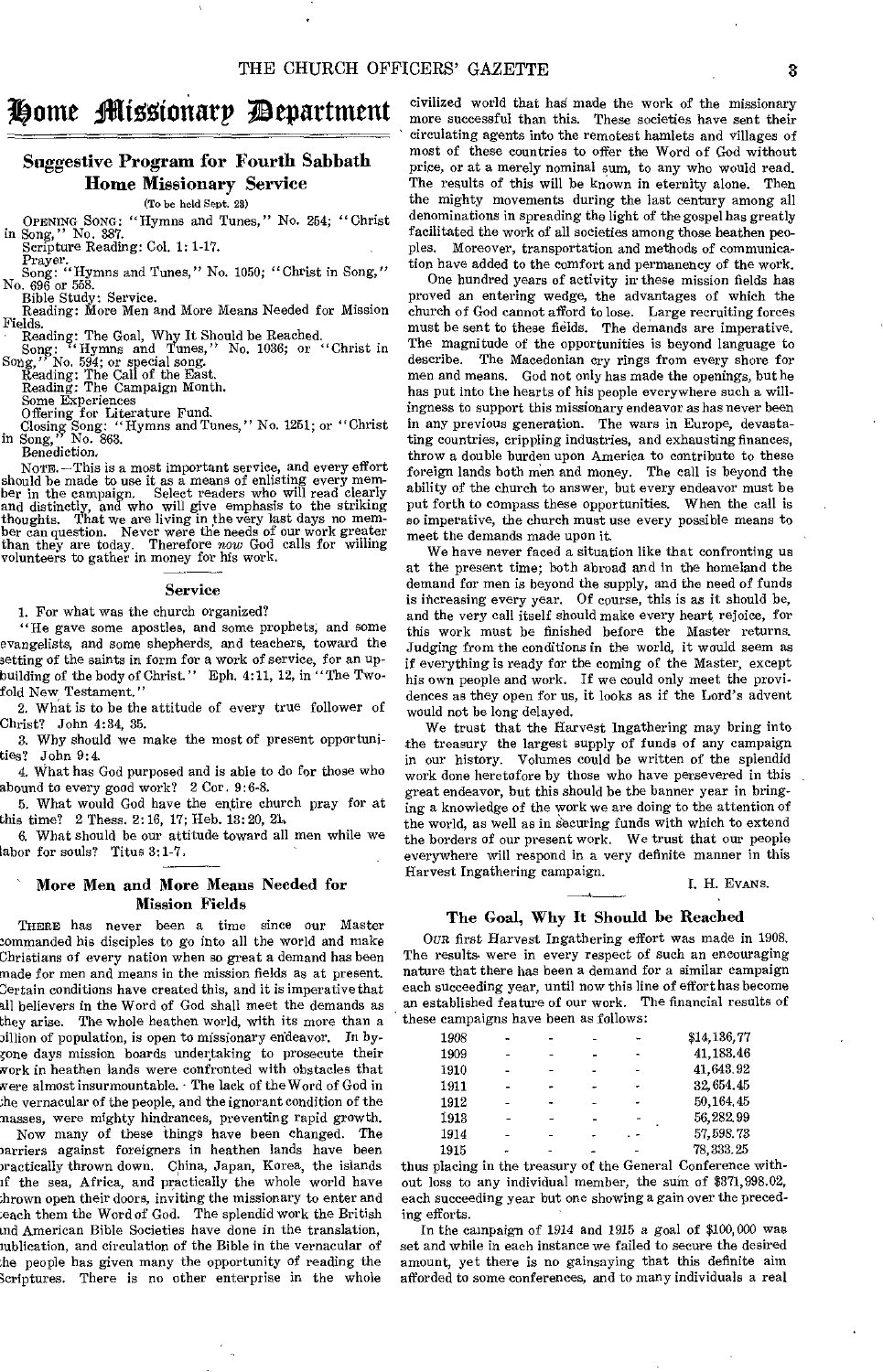incentive for increased effort, and contributed largely to the good results of these years. We have heard of some individuals who set the goal for themselves of \$5, \$10, \$20, or \$100, and with perseverance and the blessing of God they have attained their object. Doubtless if we. would all follow the injunction of God's Word, "Whatsoever thy hand findeth to do, do it with thy might," there would be no necessity of establishing goals for any feature of the work; but we are so constituted that a goal is a help to all of us, only in any effort in life we should be sure to set our mark high.

In our present plan for financing the work of the General Conference, the Harvest Ingathering campaign has become an important factor in raising the needed funds. We have undertaken to raise from the Sabbath school, Harvest Ingathering, and all forms of mission offerings entering into the Twenty-cent-a-week Fund, the sum of \$556,000 for 1916. In order that we may work intelligently in this, we have again set a general goal for the campaign for this year of \$100,000. Considering the increase in our membership, the general prosperity prevailing throughout the country, and above all, the great needs of the cause, we must surely admit that this is a modest amount, and that no conference or church should be satisfied to fall below its proportion of the goal.

Letters received from some of our conference presidents reveal that at least a large portion of our membership are undertaking to fully meet their responsibility in this year's campaign. From New Jersey we learn that they have set their goal at \$2,000, while Elder Ogden writes that the Iowa Conference has undertaken to raise \$5,000 this year, which will be \$1,500 in excess of last year's effort; and Elder R. D. Quinn, the President of the Atlantic Union Conference, writes that they have set their goal for \$20,006.

The amount that should constitute the aim for the individual members must be determined by them. The responsibility rests with them to determine whether it shall be the general average or a larger amount. Some can secure twenty dollars easier than others can secure a dollar. We should remember, however, that this is the Lord's work, and that the need is great. W. T. KNOX.

#### The Call of the East

IT is our firm conviction that the present is the hour of opportunity for pushing forward the work of God in the vast mission field of the Far East. It seems to us that if this opportunity is promptly seized and pressed to its full measure, the gain to our cause will be far greater than we can possibly conceive. On the other hand, if we fail now to step into these openings which the providence of God has created, the loss will be very great, and we fear that we shall have to do later under greater difficulties, the work we can now carry on under favorable conditions.

In the territory which we have included in the Asiatic Division there is a population of upwards of ten hundred millions—two-thirds of the human race.

Nearly all these teeming millions are heathen. They are intensely religious, but they grope in the darkness of superstition and idolatry. To a very large extent the masses are without education. In both city and country life, they are so far behind modern civilized life that the transformation and uplift they must have presents a tremendous task. In many respects this is unquestionably the most difficult field in the world to evangelize. But this work, great and difficult as it is, must be done, and Seventh-day Adventists have put their hands to this task. We have now entered the largest and most important divisions of this great field. While we have made only a beginning, our cause is now deeply rooted and permanently established in all the places we have entered. The number of people in all these countries who have already embraced the message, their consecration to it, and their eagerness to join us in the finishing of the work, are convincing evidences to us that thousands more in these lands are waiting for the light, and that when the earth is reaped

there will be a great harvest of redeemed, rejoicing soul from the terrible heathenism in which these people are no groping.

As people have taken their stand for the message, demand that must be met have begun to press upon the missionaries Church buildings must be erected, in order to hold the nev believers together. Training schools must be developed, t prepare these people to labor for their own countrymen; an this means teachers, buildings, equipment. Literature mus be produced in the many languages, and this calls for print ing-offices, workers, equipment.

Every new country entered means new needs, new prob lems, new calls. As we have come face to face with the: conditions, and have tried to meet them, we have become mos deeply convinced that the time has come to inaugurate larger and stronger program for this great mission field. I seems to us that Isa. 54:2, 3 has a greater meaning to th church of Christ today than ever before: "Enlarge the plat of thy tent, and let them stretch forth the curtains of thin habitations; spare not, lengthen thy cords, and strengthen thy stakes; for thou shalt break forth on the right hand an on the left; and thy seed shall inherit the Gentiles." This we believe is God's program for his people today in behals of the ten hundred millions of heathen in Asia. We must of the ten hundred millions of heathen in Asia. "enlarge" and "lengthen" and "strengthen."

And we must do it now. In such an hour as this we dar not counsel retrenchment, nor even standing still. We mus press forward rapidly and do a quick work. Never befor has the church faced such opportunities and possibilities; no has she ever faced such vast responsibilities. The day the Lord's preparation is here. The hour of his judgmen has come.

One great need is more money, and that need may in measure be met by a large Harvest Ingathering. One hur 'dred thousand dollars would be a most helpful contribution and this entire amount can be obtained by a united, persist ent effort on the part of God's people. It will need self denial; it will need courage, faith, hard work; but the result will repay abundantly. We are near the end of the struggle Brethren and sisters, make this the record year, and reac the goal. A. G. DANIELLS

#### The Campaign Month

THE Harvest Ingathering campaign for 1916 will be success only so far as it eclipses and outstrips all previou records. This conception on the part of every participant every believer, is essential to the accomplishment of th assigned task,—\$100,000 for missions. For several month plans have been under way, and much thought has bee given to the campaign. It has been decided that a unite effort be made along the entire front during the month c October. We trust that nothing will prevent the carryin out of this plan. It is very easy to postpone the time c Ingathering, and the reasons given seem justifiable; but w sincerely hope that every effort will be made in every churc and company to carry out to the letter the plans of this gres campaign. We ask every leader and every believer to mak first things first for this once at least. When we think c the vastness of the field to be worked and the comprehensiw ness of God's plan, we must be possessed with the though that everything else must be secondary to this united effoi to acquaint the world with what God is doing through hi chosen agencies, and what he would have them do to assis

The Pacific Press Publishing Association has prepared splendid Ingathering number of the *Signs* for this purpose The object of our united effort is beautifully shown on bot the front and back covers, and the entire paper sets forth i a strong way the reasonableness of this appeal for help. has been fully demonstrated that an individual goal as we as a church goal is necessary in order to secure the be: results. The individual goal as set forth in the individu: goal card is anywhere from \$5 to \$200. We trust none you will fail to sign the card stating the lowest amount yo will raise. Set yourself a definite task and then get at i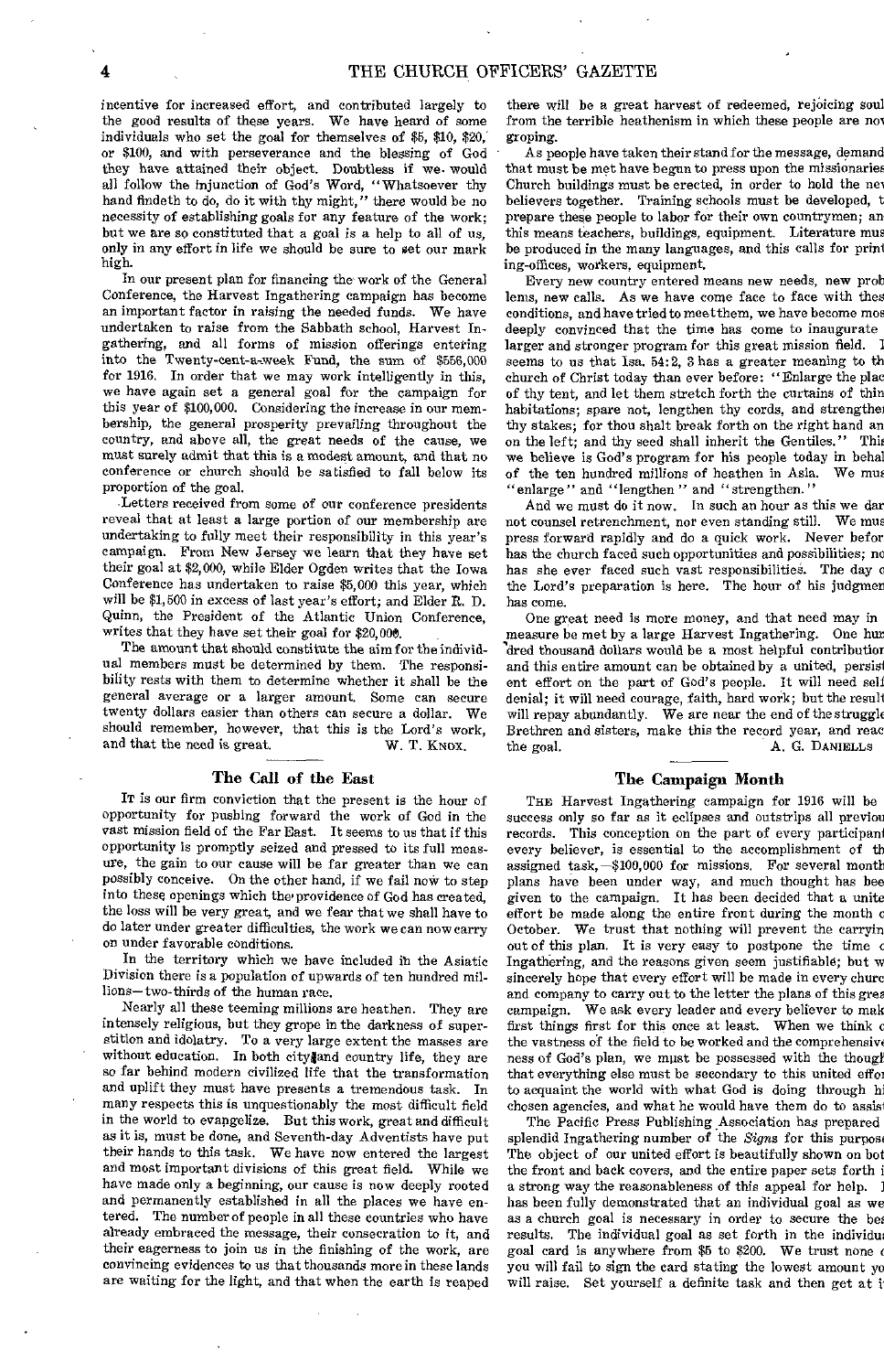M not surrender till you have won. 'Remember that this ioney means the salvation of souls. Work as if the success f the whole effort were dependent upon you. With at least lirty days to labor, with the opportunity of securing someling from every person with whom you do business, plus all re people in your immediate neighborhood or in your assigned Drritory, with what you can solicit by correspondence, cerainly you will not set a goal of less than \$5. Many will do Dnsiderably more. Do not do less than *you* did *last* year. at every believer know that God and Christ and holy angels re interested in this campaign, and that they will give sucess to all who put on the armor and go forth to the work.

We would suggest that you individually, as well as in companies, study your plans and your paper. As you hear f the calls, and see how much has already been done, how reatly the heathen appreciate the light of God's saving iessage, your vision will be enlarged and you will feel like oing your very best.

The full month of October is the time appointed. Make n early start. Set a definite goal for the church. Use ome device to indicate just how much has been done and ow much remains to be done. We have found it an excelmt plan to receive brief reports from all who have worked wring the week, thus learning the full amount raised, just efore the regular Sabbath morning sermon. Mark the rogress on your device, and from week to week the interest ill grow, and you will have the supreme delight of knowing ou have done your part.

We are now ready for the campaign. Have you your erritory? Your papers? Your official solicitor's card signed? /o you know what band you are in? Have you signed up our individual goal card? Have you prayed God to roll the urden of this great campaign upon your heart? Do you now that the one supreme motive in it all is the saving of ouls? Are you ready to take hold and do your best to open he prison house and let the oppressed go free? Are you etermined to let Him who hath shined into your heart, give hrough you the light of the knowledge of the glory of God 3 those who sit in darkness, as it shines in the face of Jesus 'hrist? Who will say, "Here am I; send me"?

F. W. PAAP.

#### Some Experiences

A BROTHER writes: "My wife has helped me some, and Wing man helped me one day, and altogether we have allected \$ 71.10. This is largely made up of small donations; wenty-five cents and up. I rather enjoy soliciting for misons. Some days I have had good success, and other days of so good. Once I drove all day in the cold, went without inner, and received twenty-five cents. Other days I received 1, \$5.40, \$3.70, etc. I am going to some of the surrounding nvns in a short time, so you may send fifty more papers."

Another brother' writes: "Last year I raised \$50. The trgest amount received from one person was \$5. Feeling tat I should *do* at least as well as I did last year, I set my elf to the task of raising \$50 this year. Already I have assed the \$30 mark, and I hope to have the remainder bewe the Harvest Ingathering number leaves the press. Thus tr I have spent about sixteen hours pleading for funds, not eceiving from any one a larger sum than one dollar, and in nly a very few instances that much.

"This experience might be related in closing: On going / a gentleman I had called on last year, who is a doctor and druggist, I said ' Well, you turned me down last year, but thought I would come again. Do you remember me?' He aid, `Yes.' After we had exchanged a few words, he said e thought we were about right, and that our position was eing proved by the present war. Then he handed me the ash, which I am always pleased to receive."

Another writes: "When I read in the *Review and Herald*  le goal set for the different workers in the Harvest Ingather ig, I decided not to be content with \$15, but that  $\overline{1}$  would :ach the goal set for other workers.

"I have worked entirely among strangers, but the Lord

has blessed my efforts, so that I have now secured \$28.28. I received not less than ten cents for any paper; I have averaged about twenty-one cents for each paper used, or about one dollar an hour. I believe the goal can easily be reached if each one does *his* share, and this will bring a great blessing to us as a people, and hasten the finishing of the work."

One writes: "My first day in the Harvest Ingathering this year was spent over at Lake Orion, with another brother. We had many interesting experiences, and when evening came we had gathered more than \$8 for missions, each receiving about the same amount. The people treated us kindly, and when they discovered we were Adventists, several made inquiry concerning the conditions in the world and the signs of the times which point to the end of all things. Many from whom we had least expected anything, were ready and willing to give, and we found that there were many *blessings for those* who would take an *active part* in this good work."

"During the busiest season of the year, when schools are opening and new ones are being launched and the field calls in every direction, there seems to be even then, when the Harvest Ingathering spirit is in the air, time for a Harvest Ingathering letter.

"In soliciting by correspondence from a friend I said, `Perhaps Mr. A— would be interested to add to this fund. Tell him he too may have one of these beautiful missionary souvenir magazines.' When the reply came, it was pleasant indeed to find fifty cents in stamps, and this message: 'Mr.<br> $\Delta$ ——will give Sand him a nanar.'' - will give. Send him a paper.'

## Suggestions for Missionary Meetings

First Week

OPENING EXERCISES: Song; Season of Prayer; Minutes; Song. Reports of Labot. Lesson: Commendation versus Condemnation. Plans for Work. Closing Song.

Closing Song.<br>NOTE.—The leader should endeavor to make these princi-<br>NOTE.—The leader should endeavor to make these principles of soul-winning plain. It would be well *to* call to mind the leading points in the two previous lessons. The Lord desires that his people shall improve their talents by careful study of his methods of work.

Are all the members doing their part in making the message known to others? If not, plans should be laid to enlist the idle ones in service.

#### Second Week

Opening Exercises: Song; Minutes; Season of Prayer for Work and Workers; Song. Lesson: Missionary Correspondence.

Reports of Labor.

Plans for Work.

Closing Song.<br>NorE. -The lesson is a short one, and there will be time<br>for the leader to enlist some members in this line of work,<br>giving them opportunity to ask questions regarding any<br>points in the work that may not be c missionary work.

#### Third Week

Opening Exercises: Song; Prayer; Minutes; Song.

Lesson: Harvest Ingathering. Plans for Work. Season of Prayer for the Coming Campaign.

Closing Song.

NOTE. —The time has come to prepare for the Harvest Ingathering campaign. Order papers, instruction leaflets, solicitors' cards, and pledge cards in time to give out at this meeting. Have your territory districted ready to assign to each member his part of it. Careful attention to these details will help to make the work a success.<br>For the lesson read such parts of the instruction leaflet as will inspire the members with a desire to help. Have several

members study the different forms of introduction, and give them in the meeting. Read some of the good experiences in the leaflet.

At the close of the meeting give out the papers, leaflets, solicitors' and pledge cards. Tell the members to pray over the matter at home, and then to place on the cards the amount they intend to do their utmost to collect.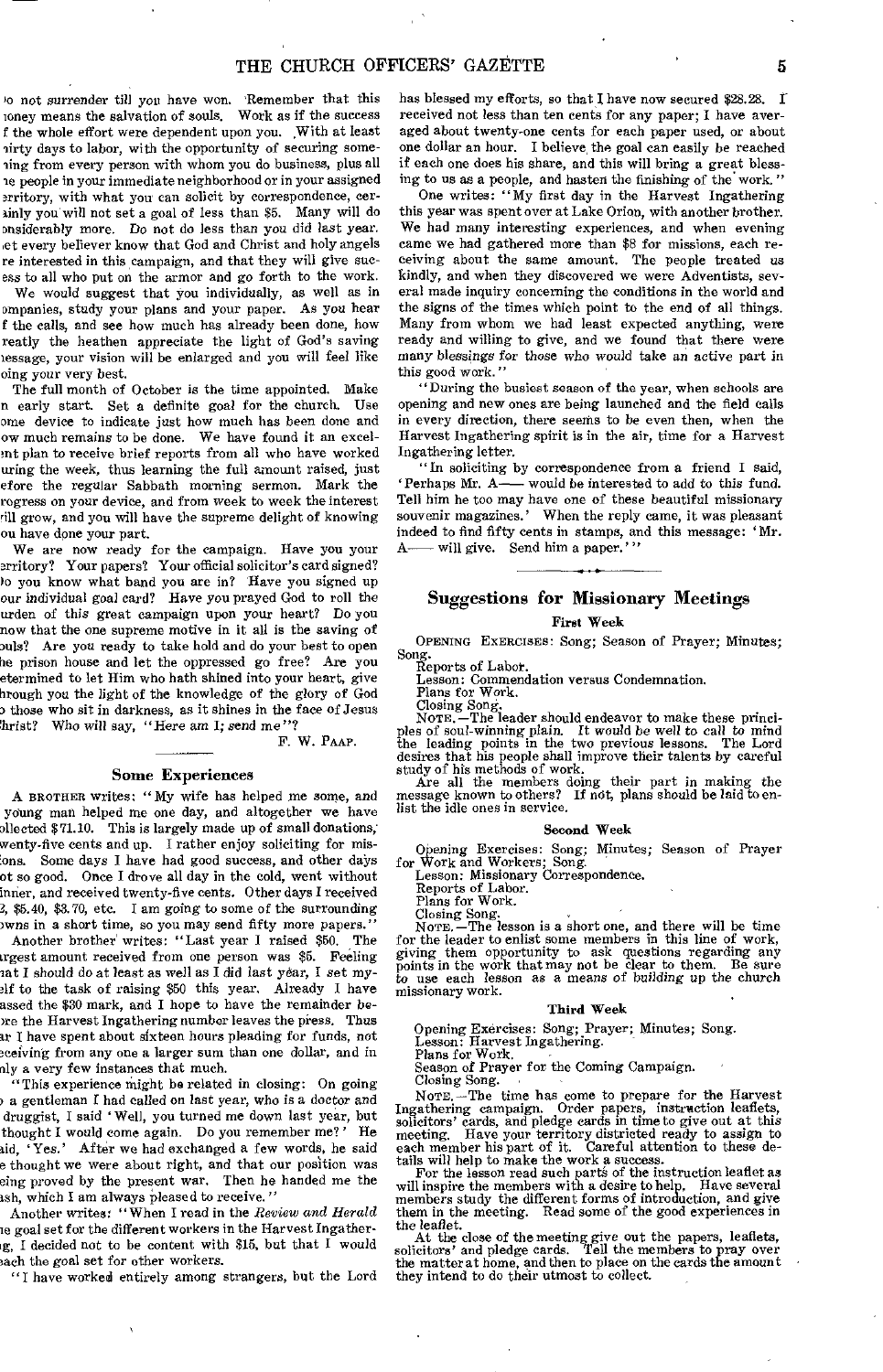#### Fourth Week

Opening Exercises: Song; Minutes; Prayer; Song. Reports of Labor. Lesson: God's Calls and Men's Answers. Plans for Work. Season of Prayer for the Success of the Campaign.

Closing Song. NOTE. —Follow the Bible study with a call for the signed pledge cards. Have cards handed to those who have not signed, and labor personally with the backward ones. The pledges do not involve any personal financial responsibility, but only a responsibility to do the best, with the help of God, to collect the stated amount. See that all have territory, papers, solicitors' cards, and instruction leaflets. Give fur-<br>ther drill on introductions. Do ever

#### Principles of Soul-Winning—No. 3 Commendation versus Condemnation

THE use of hearty commendation is prominent in Christ's earthly ministry. He did not hesitate to denounce sin under certain circumstances, but when he set out to win a person to himself, it was his resolute purpose to find something he could commend.

"The Lord wants his people to follow other methods than that of condemning wrong, even though the condemnation be just. He wants us to do something more than to hurl at our adversaries charges that only drive them further from the truth. The work which Christ came to do in our world was not to erect barriers, and constantly thrust upon the people the fact that they were wrong.

"Ile who expects to enlighten a deceived people must come near to them and labor for them in love. He must become a center of holy influence.

"In the advocacy of the truth the bitterest opponents should be treated with respect and deference. Some will not respond to our efforts, but will make light of the gospel invitation. Others—even those whom we suppose to have passed the boundary of God's mercy—will be won to Christ. The very last work in the controversy may be the enlightenment of those who have not rejected light and evidence, but who have been in midnight darkness, and have in ignorance worked against the truth. Therefore treat every man as honest. Speak no word, do no deed, that will confirm any in unbelief."—" *Testimonies for the Church," Vol. VL,* pp. *121, 122.* 

Christ's first disciples undoubtedly had glaring sins and many defects, as most of us have today, and doubtless these were quite as much of a trial to him as others' failings are to us; but Christ always began his work for others by commending them for something they possessed.

His first recorded words to faulty Simon. John 1:42. Or— You are a fine, stalwart man, and deserve that kind of name.

Instead of condemning, he admired the honest, straightforward character of Nathanael. John 1:47.

Possibly this was Christ's method of approach to the other disciples.

A publican was singled out for a visit, thus creating confidence. Luke 19:1-10.

A conversation helped a young man. His faith was strengthened by its being recognized. Mark 12:28-84.

We might relate the story of the centurion, the woman who touched Jesus, the two blind men, the leper, and many others.

"'Entering, one November morning, at the Grand Central Station in New York, a crowded train for Boston, I found the only vacant seat was alongside of a pleasant-faced, floridcomplexioned, large-framed young man, and that seat I took, and began to read the morning paper. After a few minutes my seat mate took from.his valise a large case bottle of whisky and a metal drinking cup. Before drinking himself, he proffered it to me. As I thanked him and declined it, he drank by himself.'

"Not a particulary hopeful outlook for soul-winning, most of us would feel, and still less did there seem to be any

chance for the bait of commendation. But the fisherman was doing all that he could do as yet, by studying his man and holding himself in readiness.

" 'I still read my paper, but I thought of my seat mate, and I watched for an opportunity. In a little while he again turned to his valise, and, as before, took out his whisky bottle. Once more he offered it to me, and again I declined it with thanks. As he put away the bottle, after drinking from it the second time, he said:

""Don't you ever drink, my friend?"

 $````$ No, my friend, I do not.'

" "" Well, I guess you think I'm a pretty rough fellow."'

"Perhaps some of us, if we had felt any responsibility at all for speaking a word for Christ to this seat mate, would have already pointed out the danger and the wrong of his drinking. Or if not, we might have felt that he himself had now made the opening for a word of honest reproof, and with that we would have begun. Surely there was no opportunity to commend anything in this whisky-drinking stranger. But Dr. Trumbull had learned the first principle of manfishing, and here was his friendly, honest answer, based on the one admirable quality in this man that loving penetration had discovered:—

""'I think you're a very generous-hearted fellow."'

"And then a frank suggestion could be made in the same instant, because the first word had won, not repelled, the man. Even now it must be made in a way that should not repel by giving offense, so he continued:—

"""But I tell you frankly I don't think your whiskydrinking is the best thing about you. '

"Nor did the whisky drinker ever live who was in any doubt on this point, and promptly came the answer:—

" " Well, I don't believe it is."

" "Why do you keep it up, then?" was the friendly question.'

"And from that skilful, loving, winning start it was not difficult to have an earnest talk with this young fellow.

" At this he told me something of his story. He was a Massachusetts country boy, now a clerk in a large New York jobbing house. He was just going to his old country home to spend Thanksgiving. He confessed that he had fallen into bad ways in the city, very different ways from those of his boyhood in Massachusetts. I asked him about his mother, and he spoke lovingly and tenderly of her. He said he knew she was praying for him constantly. This brought us into close quarters. I told him that I was sure his mother would be happy if he prayed for himself, and that he knew that he ought to do this. I urged him to do it.

" ' He was evidently surprised and touched by my expressions of interest in him. Then he spoke gratefully of another show of interest in him. He said:—

"" '"I was coming up Broadway, the other night. It was about midnight. I had been having 'a time.' . . . A little ahead of me I saw a fellow in a doorway, and he came out as if he were coming for me. I squared away toward him, as I came near him, for I thought he was 'laying' for me. But as I got opposite to him, he just gave me a card, and asked me to accept it, and I passed on.

"" "When I got to the next lamp-post I looked at that card, and it told about a place on Twenty-third Street, called a 'Young Men's Christian Association,' where they'd like to have young men come in any time, and make themselves at home. And there that fellow that I'd squared away to was out there at midnight 'laying' for just such people as I was, to invite 'em to come in and make themselves at home in that place. I declare I mean to go up to that place, when I get back, and give 'em five dollars for the good they're doing."

" 'I told my seat mate that those who love Christ love such as he, because Christ loves them. And I urged him to make his Thanksgiving Day at his old homestead a real day of thanksgiving, by telling his good mother that her prayers for him were answered.

" ' "That would makemy old mother pretty happy, if I did that," he said heartily.

means success.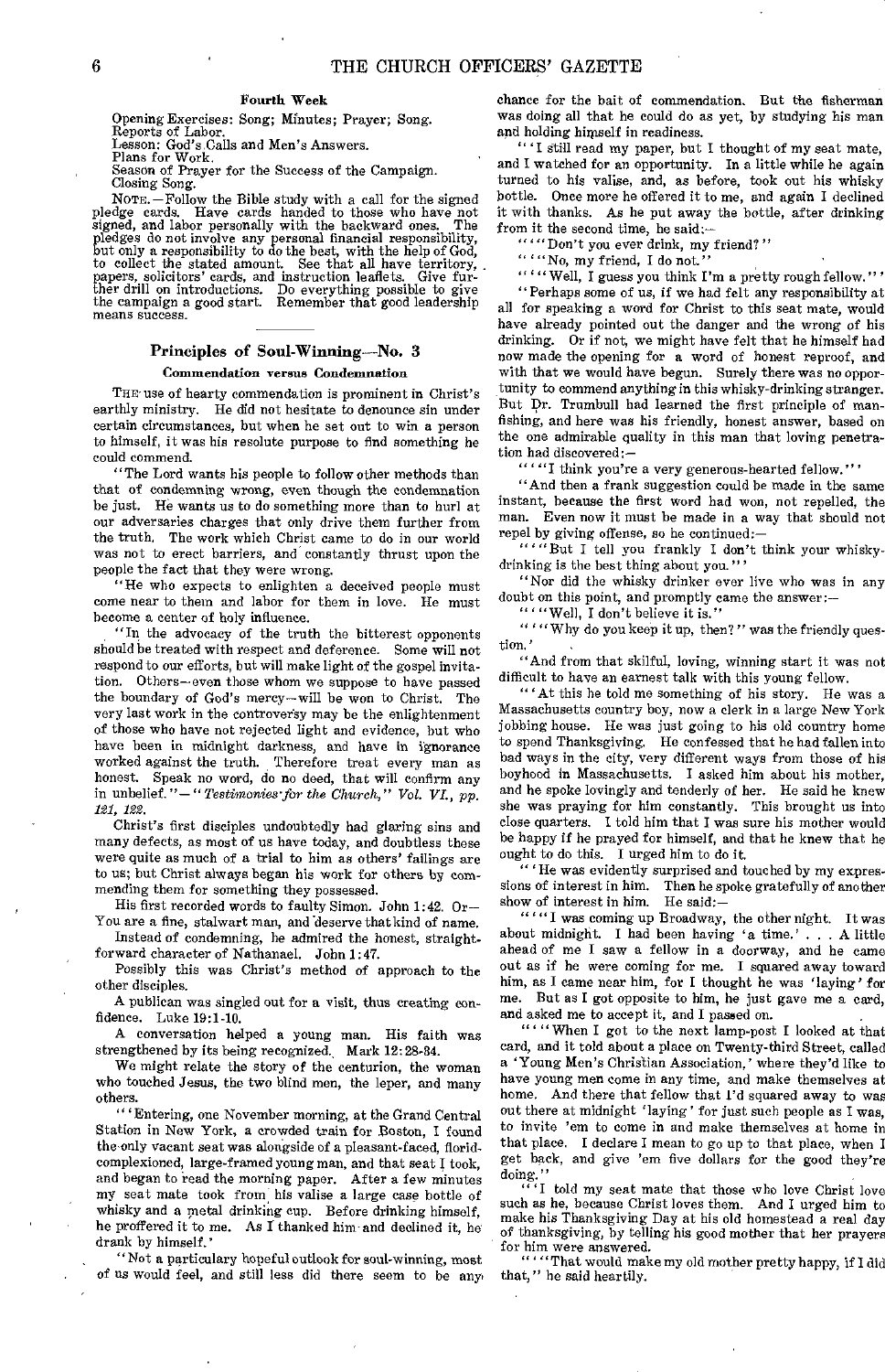" ' "Wouldn't you like to make your old mother happy, as you go home to have a Thanksgiving with her?" I asked. "Indeed I would," he said.

"'As we came to my Hartford home, where I was to leave the train, I took his hand and urged him again to do what he knew was his duty, and which would gladden his good mother's heart. He thanked me for my interest in his welfare. He promised to talk with his mother of our conversation. He assured me that he would endeavor to profit by our talk. I urged him to commit himself to Christ as the all-sufficient Saviour, and we parted,' "— *"Taking Men Alive," pp. 80-83.* 

What should we avoid when first approaching people with our message?—Anything that will arouse prejudice. Tracts on practical subjects that show the love of God, the power there is in Christ for the overcoming of sin, and the plan of salvation, are excellent for beginning our work with souls.

#### Missionary Correspondence

IF an individual has a gift for letter writing, that surely is a talent lent him of God to be used to his glory, $-a$  gift, if consecrated, full of great responsibilities. When writing common letters of business or friendship, the purpose of writing should be kept in mind, and good sense employed, that what is penned may be appropriate and to the point. In writing missionary letters, the object is infinitely higher, that of laboring for the spiritual good to edification, laboring for the salvation of souls. As the Great Teacher says, " Without me ye can do nothing," so the first thing before attempting to write is to lay the case before him, asking divine blessing upon the one for whom you wish to labor; asking also help and wisdom for yourself, that you may have sanctified judgment for your task, that you may have a yearning for the soul's welfare, and lastly, that you may have a realizing sense that the one to whom you are writing may be enveloped in darkness, and you the possible instrument of holding forth to him the "light of life."

In writing to one of whom you know nothing at all, you necessarily labor under some disadvantage. There are certain points that should always be made plain, whether writing to entire strangers or to friends. If you purpose sending them publications, tell them what you send, that they may recognize the literature, and thus the source. If the publications are to be without expense to the receiver, say so. Let your motive in sending be apparent, that you are not after their money, but are actuated by an unselfish desire to place before them truths of special interest for these eventful days in which we are now *living. If* you have tarried in the "audience chamber" till your own heart is "warm, glowing, with His love o'erflowing," your letter will breathe a sweet, earnest spirit, that otherwise would be lacking. After sending publications for a few weeks, a letter of inquiry should be written to learn the interest, and if more reading matter would be acceptable. If a reply is received, you will then govern your correspondence accordingly. Avoid anything that would seem abrupt or harsh; anything that would convey the idea that you set yourself up as a teacher. In exposing error, do it kindly, so as not to arouse antagonism. Let the love of Christ draw.

Suppose your list of correspondents consists of a physician, a farmer, a young girl hungry for an education, a senator, a hard-working widow, a colored school-teacher, a Catholic, a Baptist minister, a matron of an orphans' home, an invalid, one in despair, etc. Now should all these receive the same kind of letter, the same publications?—No, study appropriateness; suit your letter to the person, his tastes, circumstances, position in life, etc. Make careful selection of reading matter, Study to make your letters so cheerful, helpful, and interesting that they will be appreciated and longed for.

And, withal, be of good courage. Be faithful on your part to "throw out the life line," and having' done your best, leave all results with God. He alone can give the increase. *—Selected.* 

#### God's Calls and Men's Answers

*The Volunteer:*  The Lord's call. Isa. 6: 8, first part. Isaiah's response. Verse 8, last part. • What preparation was necessary? Verses 5-7.

*The Timid One:*  Jeremiah's response to the Lord's call. Jer. 1:6. How was he strengthened? Verses 7-10.

*One Who Raises Objections:* 

God's call to Moses. Ex. 3:1-10. His objections. Verse 11; 4:10. His helper. Verses 11, 12.

One *Who Runs from Duty:*  What Jonah did. Jonah 1:1-10. After trial he obeyed. Jonah 3:1-3. The result. Verses 4, 5, 10.

One *Who was Willing:*  A quick response. Acts. 9:6. What did he become. Verses 13-15.

#### The Missionary Idea

How much easier the work of our missionary leaders and secretaries would be if every member had the missionary idea. This idea is implanted in the heart of every one who gives his heart to God, but it needs to be fostered and developed by right methods. One feature of the work of the missionary officers is to develop this principle in the hearts of the members.

A very helpful and suggestive book has been published on this entitled "The Missionary Idea." It should be in every church library, and every missionary leader and secretary should study it for new and helpful missionary ideas.

It deals with practical subjects. For illustration, there is one chapter on a missionary revival which is invaluable. There is another on missionary correspondence that every church should study.

Tell your church about it, and get some of the members to make up the dollar that will be required to buy the book for your library. Then the church missionary and Missionary Volunteer officers will be able to study it and use its good'suggestions *to* develop the missionary idea in the hearts of the members. If preferred, it can be obtained in paper covers for fifty cents.

#### A *Missionary* Experience

#### *(Far use in Missionary Meeting)*

"An incident was brought to my attention which leads me to believe that the young people can do effective mission-<br>ary work. A girl about fourteen years old went quite regularly to the home of an acquaintance to help take care of<br>the baby. While there, she often spoke of her the lady bought a copy of 'Bible Readings' from one of our colporteurs. She is now keeping- the Sabbath, and her husband *is earnestly* studying the message."

#### The Necessity and Purpose of Organization *(Concluded from page two)*

spective divisions. The presidents of the union conferences are likewise advised by their department secretaries and the presidents of the local conferences of their union. The presidents of the local conferences receive advice from the local conference secretaries as well as from other leading members chosen from the churches. The elder of the church is surrounded by the church board, which includes the usual church officers.

Thus it will be seen that the church, from its simplest unit to the most complex, is well safeguarded with the means of good counsel and experience of its leading men. In this way the purpose of the church can be carried out in a systematic way, and opportunity is given for every one to have a part in the organized work.  $W$ . C. JOHN. part in the organized work.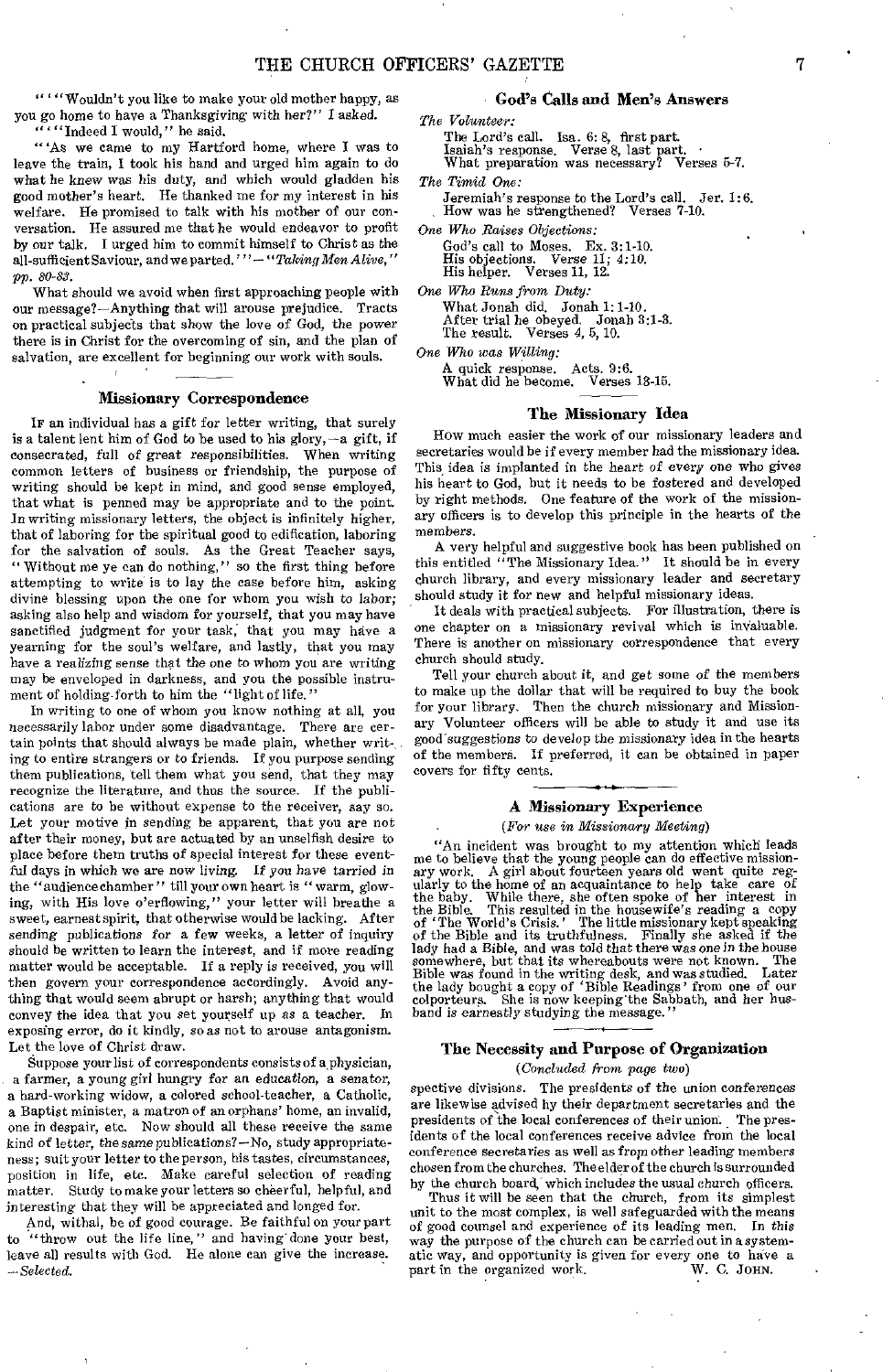## 1Nissionary Volunteer ;Department

## Programs for Week Ending September 2— Reading Course Day

#### Senior

1. REVIEW the Morning Watch texts for the past week. Until you can count on all the Missionary Volunteers repeat-ing the verses, be sure that some one comes prepared to give

each verse.<br>
2. Reading: God's Love for Man. Appoint some one to<br>
select a few paragraphs from Chapter 1 in "Steps to Christ"<br>
to read in this meeting. Five minutes.<br>
3. Talk: How the Waldenses Did Missionary Work. Ask<br>
so book "Getting Acquainted with the Trees." Limit the ex-ercise to five minutes.

5. Symposium: Advance Guard of Missions. Select about a dozen short quotations from the book "Advance Guard of Missions," and have them read by different individuals. Allow only ten minutes for this exercise.<br>6. Reading: F

the Books;" then call on all who have read any Reading Course books to tell briefly how these books have helped them.

8. Enrolment. The educational secretary should pass out slips, and get the names of all who desire to take the Read-ing Course. See also "Suggestions to the Educational Secretary."

9. Reports. If time permits, ask the members to report any especially interesting experiences they have had in their missionary work the past week.

#### Junior

1. Morning Watch Drill. Have seven Juniors come pre-pared to recite the texts in order without being called, and have the verses recited without comments.

2. Reading: The Prison Pillow. Appoint a Junior to read Chapter 10 of "Children's Missionary Story-Sermons." 3. Talk: His Kindness to Others. See page 74 of "The First Book of Birds." Have a Junior tell the story in his own words.

4. Question Box. One of the books in the new Junior Reading Course will answer the questions in this box.

structions and use questions given elsewhere in this paper. 5. What We Think of the Reading Courses. Have some one read a few of the testimonials given in the Senior pro-gram, and then ask each Junior who has read a Reading Course book to tell how he liked it, and whether it helped him.

6. Enrolment. The educational secretary should get names of all who will take the Reading Course. See " Suggestions to Educational Secretary.

7. Reports. Report experiences of last week. Close by repeating the pledge in concert.

#### Leaders' Note

The success of the Reading Course work in any society depends chiefly upon the attitude of the leader and his asso-ciates toward it. Will you not do all in your power to help the members of your society and others to form the habit of spending their spare moments with good books? Remember, "Books are lighthouses erected in the great sea of time;"<br>but the *light* does not shine for us until we r the best you've ever had. Work especially to get persons to take the new Senior and Junior Courses, but do not fail to invite all to read the books in past courses which they have not yet read.

Have you ever read your "log book" lately? Will your society reach every point of its Goal by December? Make sure. Say, "We can do it, and we will."

#### Suggestions to the Educational Secretary

READING COURSE DAY is a special opportunity for the educational secretary; and as a wide-awake educational secretary, you should make the most of it.

Be sure to have a set of Senior and Junior Reading Course books. The society library should contain them.

A short talk by the educational secretary should precede the enrolment. In this talk tell your society of the growth of the Reading Course work. In 1908, 56 certificates were issued by the General Conference; in 1909, 99; 1910, 178; 1911, 242; 1912, 535; 1913, 715; 1914, 1,977; 1915, 1,775. Write your Conference Missionary Volunteer secretary and ask how many of these certificates were issued to young people in your conference. Give a brief report of the Reading Course work in your society.

Tell the young people how to take the courses. They may read alone, or reading circles may be formed. If you can, organize some family reading circles. After you have enrolled those present who desire to take one of the courses, arrange to canvass the homes, and get as many parents as possible to take either the Senior or the Junior Course. At the meeting pass out blanks for those enrolling to sign. Enrolment blanks printed for this purpose may be obtained from your conference Missionary Volunteer secretary.

Encourage each person to own his Reading Course books. If he cannot buy them, plan to lend them to him from the society library or from the conference Missionary Volunteer circulating library.

Remind your Missionary Volunteers that the program for today is based on the Reading Course books. Tell them the price of each book, and also the club price of each set.

While the courses may be taken at any time, the general time for beginning is October 1. This year, instead of having weekly assignments in the *Instructor,* with test questions, there are no assignments, and the test questions on each book are printed in leaflet form. This plan makes the questions as useful when reading slowly as rapidly. No one needs to wait for the next week's assignment.

If any of your Reading Course members receive books that do not contain these leaflets, write your conference Missionary Volunteer Secretary for sets to supply them. It would be well to fasten these leaflets in the book and use the questions faithfully. They will be a great help in getting the most and the best help from the books.

Make the most of Reading Course Day, and then continue to inculcate in all who enroll a love of good reading. In that way you will help them more than you now realize to prepare to meet successfully and heroically whatever experience may await them. James Freeman Clarke said:—

" When I consider what some books have done for the world, and what they are doing, how they keep up our hope, awaken new courage and faith, soothe pain, give an ideal. life to those whose hours are cold and hard, bind together distant ages and foreign lands, create new worlds of beauty, bring down truth from heaven, I give eternal blessings for this wift, and thank God for books." this gift, and thank God for books."

#### Fifteen Minutes a Day

You haven't time? Not fifteen spare moments in all the twenty-four long, golden hours that make up our days? Look for the truant minutes here and there, and I believe you will change your mind. In all the long catalogue of stereotyped excuses for the neglect of this or that duty, none is given more frequently, founded on more of self-delusion, than the want of leisure. People are continually cheating themselves with the idea that they would like to do this or that if they "only had the time." Hundreds of young people burn with an intense desire to cultivate their minds; "they realize how essential to success, in this age of intelligence, are mental training and knowledge; they see the superficial, half-instructed men everywhere out-distanced in the race of life;" they long to prepare themselves for more efficient service in the ,Master's cause; but, alas! every moment of their waking hours is taken up by present pressing calls, and they have no leisure for reading and study.

The men who achieve the greatest things are those who are possessed of that most desirable kind of genius—the genius for hard work. They are jealous of every moment.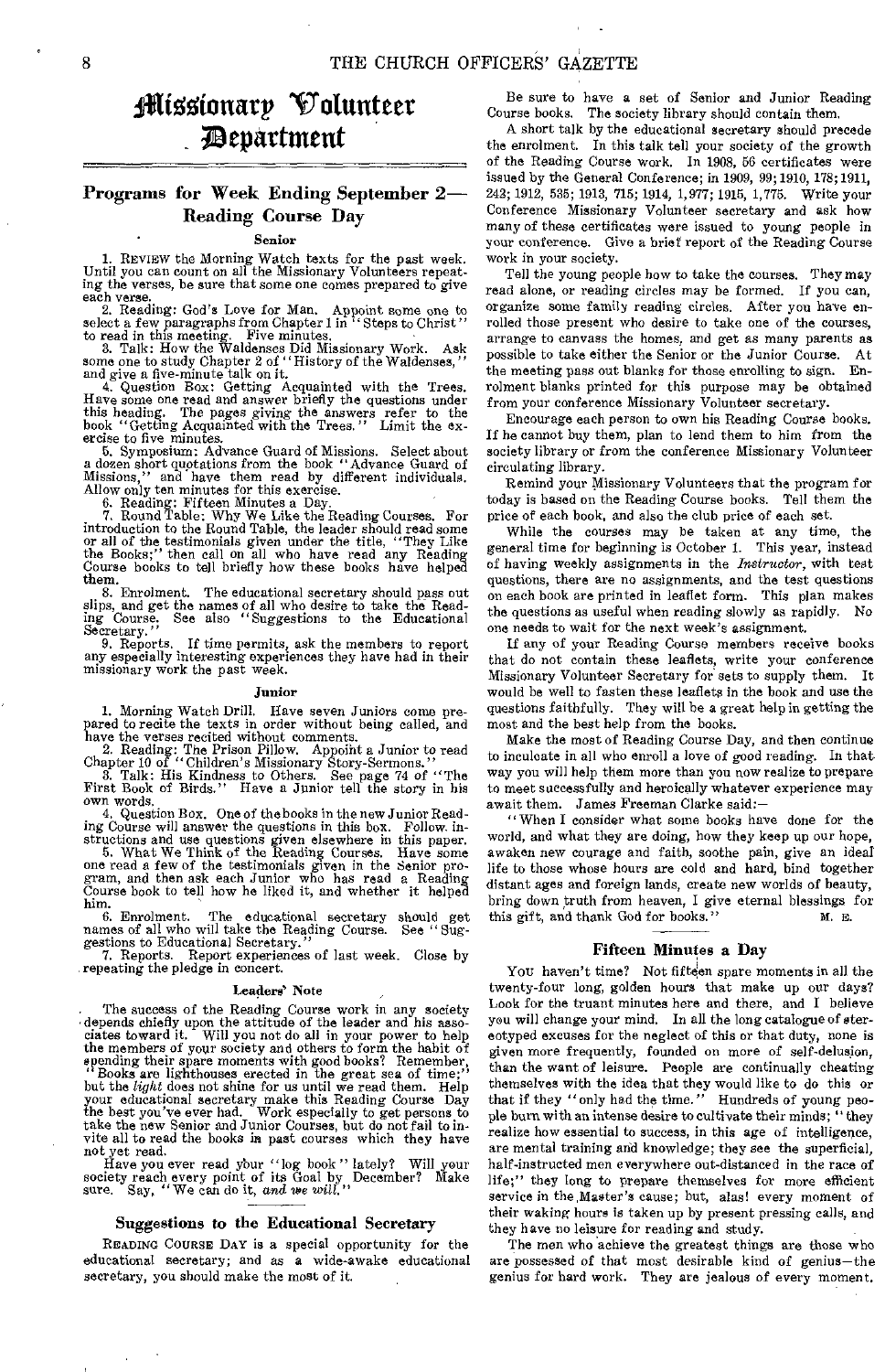few minutes today are snatched for the pursuance of some becial interest,-perhaps the Reading Course,-and this, apeated day by day, week by week, and month by month, ill bring much to pass in a year. The largest houses are uilt by laying one small brick upon another. Suppose you an find only fifteen minutes for reading any day. Treasure nem, and try what you can build from these broken fragtents of time, rendered the more precious by their brevity.

"It is said that in the United States mint at Philadelphia, 2e floor of the gold-working room is a network of wooden ars. These catch all the falling particles of precious metal, nd when the day's labor is done, the floor, which is in secons, is removed, and the golden dust swept up, to be melted nd coined. Learn from this the nobler economy of time. Hean its golden dust." Economize with ten-fold care those 'leavings of days," and "wee bits" of hours-apparently o valueless singly, but of such inestimable worth *in* the *agregate-which* most persons sweep out into the waste of life, nd ybu will be rich in leisure. Be a miser of moments. bard up and turn to account odd minutes, half hours, unexected holidays, the five-minute gaps before meals are served, he chasms while waiting for unpunetual persons, and you till acquire a wealth of knowledge which will help you live he successful life.

Elihu Burritt acquired the mastery of eighteen languages nd twenty-two dialects, not by rare genius, but by improv-Ig such bits and fragments of time as he could while pursuag his work as a blacksmith. Mr. Grote, whose history of freece is recognized as an authority, was a busy banker. Sir John Lubbock, the highest English authority on archeolgy, gained his knowledge while carrying on a large mercanile business. Elizabeth Colton has mastered fifty four anguages. She says, " While waiting a few moments each lay for dinner while at school, I read the New Testament hrough in Dutch, Russian, Portuguese, and Zulu." Captain Iharles, of the giant steamship "Lusitania," had a wide .cquaintance with the best literature. He once said: " If ny one could give ten or fifteen minutes a day to reading, . . le would speedily ascertain that he was in that way amassng a vast fund of information, and bringing his mind and ersonality to a higher degree of cultivation than would be hought possible."'

"Think of the untold wealth locked up in the spare mocents and long winter evenings of every life. It is possible o pick up an education in the odds and ends of time which nost people throw away." There are said to be five hundred lew books published every day, or about one hundred and fly thousand each year. Some *of* these are *mines* of infernation and dynamos of inspiration. Others are not worth eading. The voyagers over this vast "ocean of printer's ak " must have chart and compass to guide them, or they till not reach the desired haven. The Missionary Volunteer tending Courses have helped thousands of young people to ind their way. Will you not join the Reading Circle now, .nd endeavor to spend at least fifteen minutes each day with he excellent books that have been selected?

LORA CLEMENT.

#### They Like the Books

THE Reading Courses have made many friends among the oung people of Canada, Australia, and other countries, as tell as of the United States. Hear what some of them say:- "Indeed I took the course this year. I liked the other

ne so much that I could not afford to miss this one." "The course has been of inestimable value to me. From

:I have learned to depend upon God for guidance and help yen in the little things in life. I have learned to pray more then difficulties and trials are hardest."

"Even though I am very busy with my school work and laily duties, I do not feel that I can afford to miss the Read-Ig Course."

"I have enjoyed reading the books, 'Retrospect' and Ann of Ava.' When we see what others have passed hrough, our trials look small."

The following shows how a group of young people read the books together: "Now about our reading circle. There is not much to tell. We meet at the home of one of the members, open our meeting with a song if it is convenient, and a word of prayer, and plunge immediately into the reading of our weekly assignment, and at the end of the assignment, I ask the questions in the- *Instructor.* There have been only a few times when we have not had perfect attendance. We have fourteen members."

"I do so enjoy reading these books. I am determined to keep at it until I finish all the back courses."

"These books are just as fascinating as the continued stories used to be."

"I have received more real good from my Reading Course books this year than from any previous reading."

#### *Question* Box

(The one appointed to conduct the Question Box, should write out the answers to this series of questions, and after numbering them the same as the questions, pass them out to be read as the questions are asked. The pages

1. How many times has Plymouth Rock been moved? Pp. 11-13.

2. How large is the District of Columbia? and how many' persons in it work for the government? Pp. 15, 16.

3. What are the two oldest settlements in the United States? What are the two oldest colleges? Pp. 40, 56.

4. What are the two most historic buildings in Philadelphia? Pp. 58, 59.

5. Why is the Liberty Bell especially interesting to all Americans? Where was it made? What motto is inscribed on it? P. 69.

6. Name five famous persons who once lived in Concord. P. 72.

7. Where is Yellowstone Park? What is its elevation? P. 119.

8. What is the Continental Divide? P. 128.

9. Who are the Digger Indians? What is the Mariposa Grove? How large is Grizzly Giant? Pp. 140, 142-144.

10. Where is the Grand Canon? How long, how wide, and how deep is it? What river flows through it? Pp. 146- 148.

11. Who was Lieutenant Zebulon Pike? Pp. 153-155.

12. Why is New Orleans called the Crescent City? P. 176.

13. Where is the Golden Gate, and how did it get its name? P. 214.

14. What island is now eleven times its original size? How many persons are busy *helping the immigrants* as they get off the boats? P. 224.

15. Where is the Statue of Liberty? Who gave it to the United States? P. 226.

16. Where is the largest body of fresh water in the world? P. 228.

17. Where are the Thousand Islands? To what countries do they belong? Pp. 248, 249.

18. Where is the largest bell in America? P. 257.

19. What river would reach from Lincoln, Neb., to New York City? Pp. 268, 269.

20. What city has the highest buildings in the world? How high is the Woolworth building? Pp. 275, 281.

#### "Getting Acquainted with the Trees'?

1. Of what State is the striped maple a native? P. 20.

2. Of what great white oak has a record been kept since

1636? P. 34. 3. What pine furnishes floors for our houses? P. 51.

4. Who was Johnny Appleseed? P. 87.

5. How does the willow supply a necessary ingredient of gunpowder? What medicinal agent is derived from willow

gunpowder? Wha<br>bark? Pp. 98, 99.

6. What native nut-bearing tree is highly valued for its *wood?* Pp. 160-163.

7. How did the dogwood get its name? P. 200.

8. How did the name " sycamore " come to be given to our American plane, or buttonwood? Pp. 214, 216.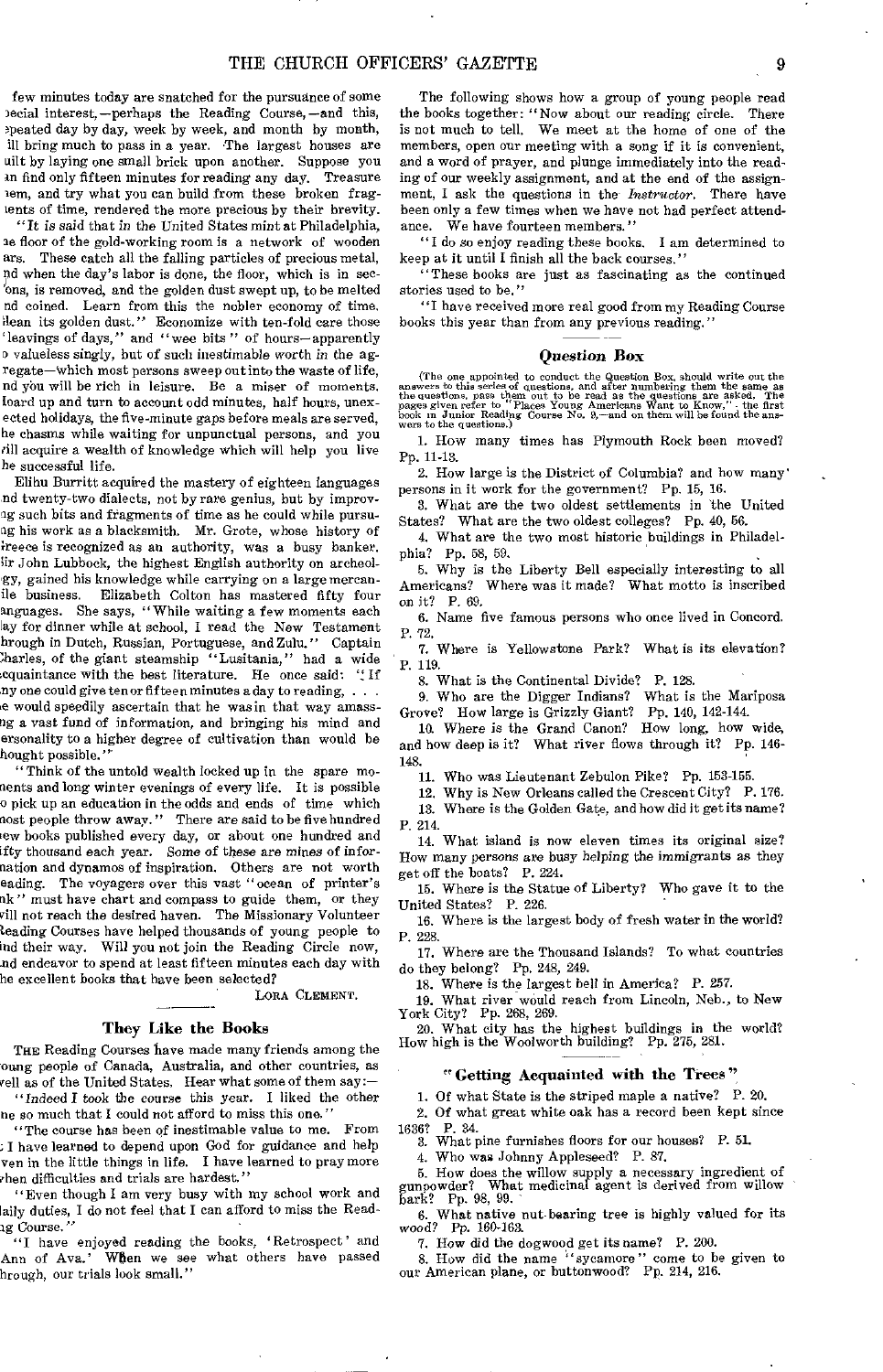## Programs for Week Ending September 9

#### Senior

1. REPEAT the Pledge in concert. 2. Bible Study: The Seal of God. This is an important subject, and care should be taken to have it clearly presented. Three persons may conduct the study, each taking one topic. Fifteen minutes.

3. Recitation: The Other Man. To be given by one of the

younger members. 4. Morning Watch Review. Five-minute talk on Test of Discipleship. For helps see the *Instructor* of August 29. Ten minutes.

5. Social Meeting. Encourage the members to tell how the Morning Watch texts have been a help to them during the week.

6. Reports of working bands.

#### Junior

1. Morning Watch Review. Let one Junior repeat the texts, and all the others give the references. 2. Recitation: Mother's Motto.

3. Bible Study: Some of the Things We Ought to Do. This practical study may be given very briefly by five Juniors. Illustrations of the different points in the study may be added

by different members. 4. Readings: Polly Ann's Path of Duty, and Lamp Chim-neys and Arithmetic. 5. Recitation: Which Are You? 6. Reading: The Pony Church. 7. Recitation: The Other Man. 8. Reports of work.

#### Note for the Leaders

Much of the success of the social meeting for the Senior Society will depend on the preparation made by the one con-ducting the Morning Watch review, and giving the talk on Tests of Discipleship. Seek to have this talk by one of the members lead to an expression of the experiences of others. The Junior leader has a splendid opportunity this week of planting a few "duty seeds" in the young hea

care. The beauty of duty-doing, the joy of it, should be em-phasized. The little story of The Pony Church suggests the duty of self-denial. Arrange with the educational secretary to make another

call for Reading Course members. Some who could not decide to enroll last week may do so now. Remember the Goals.

#### The Seal of God

1. The Sabbath is God's Sign, or Seal. 2. All of God's Remnant People Will Be Sealed. 3. Satan Also Has a Sign, or Mark, Which All Others Will Receive.

#### Proof Texts

1. Isa. 8:16: The seal has to do with the law.

Ex. 20:8-11: The fourth commandment of God's law is his seal, because it gives the name, title, and domin-<br>ion of its Author.<br>Ex. 31:17: The reason the Sabbath is an everlasting

sign.

Eze. 20:12: Being a sign of creation, it is also a sign<br>of re-creation, or sanctification.<br>2. Rev. 7:1-4: Special sealing work just before the end.<br>Rev. 7:1-4: The sealed company seen with the Lamb.<br>Eze. 9:1-6: Presence o the destiny. Rev. 14:12: The remnant people of God keep the com-

mandments, and are therefore sealed,<br>3. Rev. 14: 9, 10: Warning against the mark of the beast,<br>Rev. 18: 16, 17: The sign, or mark, of the beast, which<br>is the Papacy, is the substitute for the true Sabbath.<br>The beast will e mark.

NoTE. -In connection with this study, read the chapter on "The Sealing" in "Thoughts on Daniel and the Revelation."<br>Also the new "Bible Readings for the Home Circle," pages 446-450.

#### Thoughts from the Testimonies

"Our own course of action will determine whether we shall receive the seal of the living God, or be cut down by the destroying weapons." $-Vol$ ,  $V$ ,  $p$ , 212.<br>"In every case the great decision is to be made whether we shall

seal of the living God. And now, when we are on the borders of the eternal world, what can be of so much value to us as to be found loyal and true to the God of heaven? What is there that we should prize above his truth a

"Not all who profess to keep the Sabbath will be sealed ICERS' GAZETTE<br>
"Not all who profess to keep the Sabbath will be sealed<br>
There are many even among those who teach the truth to<br>
others who will not receive the seal of God in their foreheads<br>
They had the light of truth,

"Not one of us will ever receive the seal of God while ow characters have one spot or stain upon them. It is left witl us to remedy the defects in our characters, to cleanse the soul temple of every defilement. Then the latter rain wil fall upon us as the early rain fell upon the disciples on the day of Pentecost."-Id., p. 214.

"Now is the time to prepare. The seal of God will never be placed upon the forehead of an impure man or woman It will never be placed upon the forehead of the ambitious,<br>world-loving man or woman. It will never be placed upor<br>the forehead of men or women of false tongues or deceitfu<br>hearts. All who receive the seal must be withou

#### Mother's Motto

I GIVE you a motto, my little child, To take with you everywhere-Into the play world, into the real world, Into the world of care:-

"Not the things that I like to do, But the things that are right to do; Not everything that I want to do, But whatever I ought to do."

This is the way to be good and great, This is the way to master your fate;<br>This is the beautiful, blessed way<br>That will make you good and great:-

"Not the things that I like to do, But the things that are right to do; Not everything that I want to do, But whatever I ought to do."

*-Selected.* 

#### Some of the Things We Ought to Do

1. We Ought to Obey-God. Jen 7:23. Our Parents. Eph. 6:

- 
- 
- 
- Those in Authority. Col. 3:22. 2. We Ought to Forgive. Mark 11:25, 26.
- 3. We Ought to Give to the Poor. Ps. 41:1; Acts 20:35. 4. We Ought to Deny Ourselves. Matt. 28:20; 16: 24.
- 
- 5. We Ought to be Careful of Our Behavior. 1 These. 5:22.

#### Polly Ann's Path of Duty

MOTHER was churning, and Polly Ann was picking up her little brother's playthings, when the hired man came into the house after the hammer.

"Well, Sis," he said to six-year-old Polly, "I see that you are doing your duty this morning," and then away he went back to the barn, whistling a tune of his own.

Polly straightway left her work, and interrupted the " Chug-chug-chug " song of the churn to say to her mother, "What does duty mean?"

"It means doing the thing that you should do. You walk in the path of duty, Polly Ann, when you do what should be done; and what should be done isn't always the thing that you would like to do. It is my duty to make butter this morning, but your path of duty lies over in that direction," and mother pointed toward the corner where the playthings still

lay scattered upon the floor.<br>Polly laughed merrily. "Do you mean-my duty is to pick up those blocks and things?"

Mother smiled and nodded, to the steady tune of "Chugchug-chug, chug-chug-chug."

"Then here I go marching, marching in the path of it," announced Polly Ann, and soon the blocks were in their box; the dominoes were put away, and the tin soldiers and the duck.

" What duty is my next one?" inquired Polly, peering into the churn to see for herself that the butter had really come.

"Your next duty, Polly Ann, will be to take a little pat of new butter to grandma, and a small pail of buttermilk to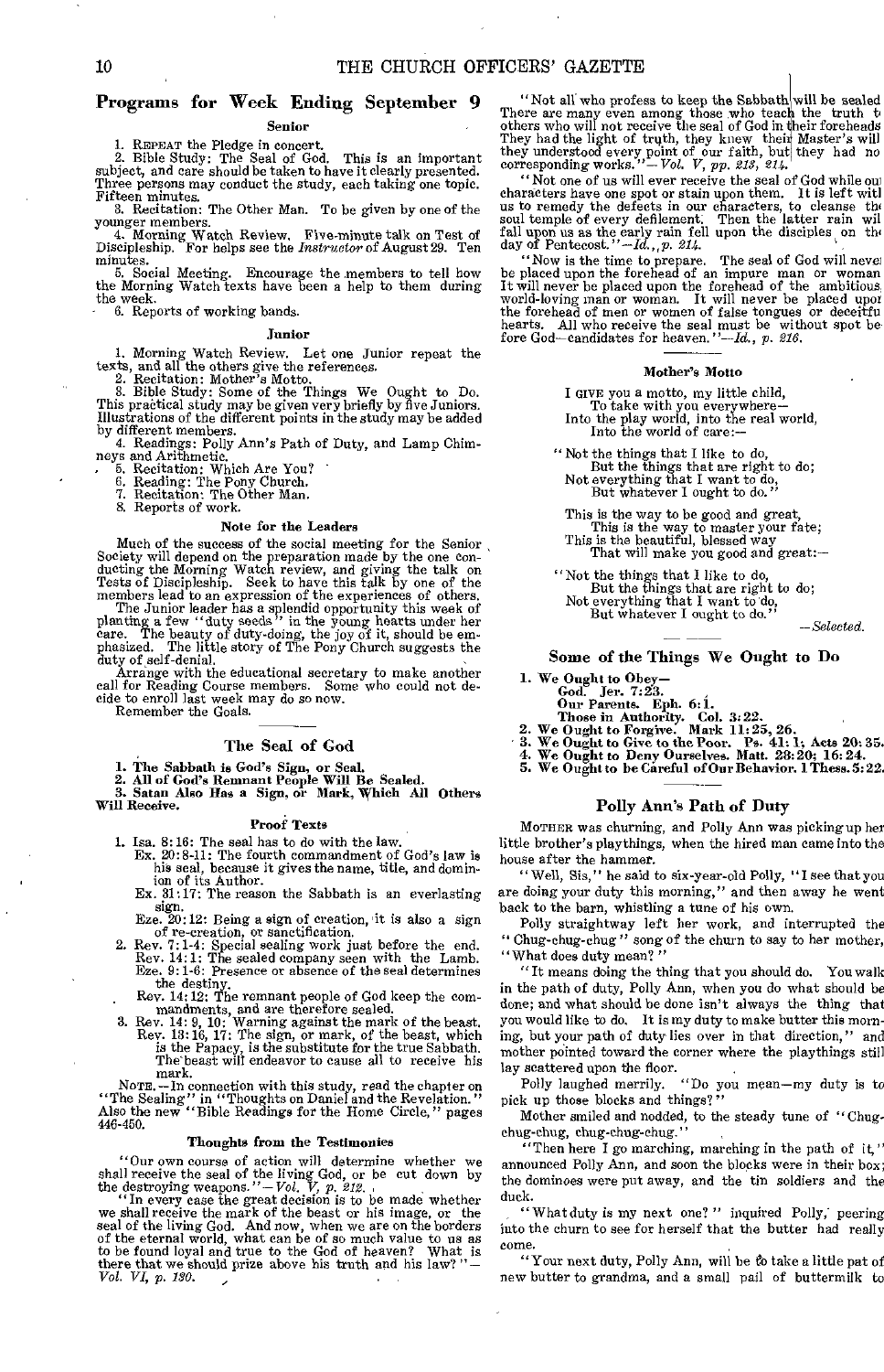grandpa. You may follow the meadow path across lots, and you will be in my sight every step of the way, and grandpa will probably see you coming."

"0, goody!" exclaimed Polly Ann. " It is fun to do your duty."

"To do your duty isn't always fun," mother corrected, "sometimes it is hard; but I do hope that whether it is easy

or hard, my little girl will always gladly do what is right." "O, I shall try!" promised Polly.—*Frances Margaret Fox, in the Epworth Herald.* 

#### The Other Man

IF every man would do the things the "other man" should do, Attack the hoodlum, catch the thief, and watch the rascal

crew, We'd have a perfect city, and a perfect country, too, A sober land, an honest land, where men are good and true; There'd be no more misgovernments nor graft nor mobs to rue,

If every man would do the things the "other man" should do.

If we forgot the talents by the "other man " possessed,

And never thought to envy him the feathers of his nest, And only thought to grasp from him this chance to do the best,

To dare the deed, and meet the need, and stand the fiercer test.-

test,— We'd have a model country, north, south, and east and west, If we forgot the talents by the "other man" possessed.

If every man would think himself to be the "other man," Become his own reformer on a self-respecting plan, And calmly, boldly, set himself to do the thing he can, Nor wait to find some other chap to push into the van, The world's entire iniquity we'd put beneath the ban,<br>If every man would think himself to be the "other man." *—"Arrow."* 

#### Which are You?

SAID Benny: " When I grow a man, I'll milk the cows, and split the wood; I'll take my mamma out to ride, And do a million things I should." And thus the minutes, one by one, Found *Benny* dreaming in the sun.

Said Teddy: "Shall I get some chips? And shan't I bring the eggs in, too? I'll draw the baby in her cart, And then she won't be teasing you." And thus the minutes, one by one Slipped by, while Teddy's work *was* done.

*—Unknown.* 

#### Lamp Chimneys and Arithmetic

"MOTHER," said Ethel, "why do you always clean that lamp chimney first? I thought you said it was the hardest one of all to clean."

"It is the hardest," said mother, with a smile, "and that is the very reason why I always try to clean it first."

"But "—began Ethel, and then she stopped.

She was sitting beside the kitchen table dressing a doll, and watching mother at the same time. She liked to see the dim, sometimes smoky-looking chimneys become clear and shining as they were rubbed with the soft, crumpled paper.

Mother waited for Ethel to finish her sentence, but as she did not, said at *length: "* You see, this chimney is so tall and slender that it is hard to get my hand inside, or to rub it its full length; if I should do all the easy chimneys first, I might spend the whole time I was cleaning those in dreading the harder chimney. You know they say that ' dreading is often worse than *doing,' so* just think how much worse it would be to put it off."

Mother's eyes were smiling as she talked, and Ethel knew very well of what she was thinking. It had been only a few minutes before that she had said to her mother, "Oh, dear, I do dread to study that arithmetic lesson. I'll study my spelling first." After the spelling had been studied, she had put off the arithmetic lesson a little longer while she dressed her doll.

Ethel put Evangeline's cap on very carefully and slowly as mother finished speaking, but when she began tying her

cap strings, she did it with quick little jerks. "Evangeline," she said, holding the doll up before her, "I am going straight off to study my arithmetic lesson, and don't you dare to call me away from it."-Selected.

#### The Pony Church

JIMMY WESTOVER had always lived with grandfather in his big house, for his parents had both died when he was a baby. The two were great chums, and loved to be together hours at a time, walking or talking, or moving Jimmy's toy soldiers here and there on a big table. Grandfather had been a soldier, and had gone to fight in the Civil War when he was only nineteen, which was very young indeed, although it seemed quite aged to Jimmy, who *was* ten years younger than that.

Grandfather didn't think any boy . too young to know about the great questions of right and wrong over which the war was fought. He had explained often to Jimmy, that one of the reasons *why men* had *gone,* at great risk of their lives, into the battle field was to free the colored people from slavery. Before the war, men had been allowed to own colored men as Jimmy owned his dog, and to take the children away from their parents, and sell them for money into a distant place; *many* of them would not let their- slaves learn to read and write. It would take many years, grandfather said, for these people to begin to get over the way they had been treated. Some were like very ignorant, *uncared-for* little children, and must be helped.

A friend of grandfather's came often to stay with him when he was in the city, a Mr. Wright, who was as deeply interested as he in the work for the freedmen, as the colored people are called. He and grandfather gave a *great* deal of money to the people who were trying in different ways to help the Negroes, and were always glad to hear of any new plan. One day Mr. Wright brought a lot of papers to show grandfather about the work the Board of Church Extension was doing for the poor Negroes *in* the southern mountains.

"If any one gives the board one hundred dollars, they can build a church worth three hundred or five hundred dollars," he said. "And think what those churches mean to those poor Negroes! Their homes are just miserable huts in many places; there are no *schools;* indeed, they have just nothing at all. The church is everything good and beautiful to them. They send th'e most pathetic, misspelled letters to the Church Extension office, begging for small .sums of money. The secretary showed me some of them. They were heartbreaking to read. We must give the Board something; for they are doing a good work in building these churches for the colored people."

After Mr. Wright had gone, Jimmy got out his soldiers, and he and grandfather sat down by the big table. But Jimmy *wasn't* as interested as usual. Something was on his mind. Suddenly he spoke out. "Grandfather," he asked, "are you going to give some money for those churches in the mountains?"

"Yes, boy, I think I shall." •

"I should like to give something, too," said Jimmy,

"I'll give for both of us," answered grandfather.

"But of my own—grandfather, how much does a pony cost? "

"About one hundred dollars. Why?"

" Were you going to pay that for the pony you promised me?"

"Yes, probably more. Why? "

" Well, grandfather, *if I give* up the pony, will you give that money for me, to build one of those little churches in the mountains, that those poor Negroes want so much?"

"Do you mean," asked grandfather, "that you will wait another year for the pony, in order to give this money-that you are perfectly *willing* to do it? "

"Please, grandfather," answered Jimmy.

"Boy," said grandfather, "you are made of the right stuff. The money shall go tonight."—Clara *E. King, in "Church Benevolence."*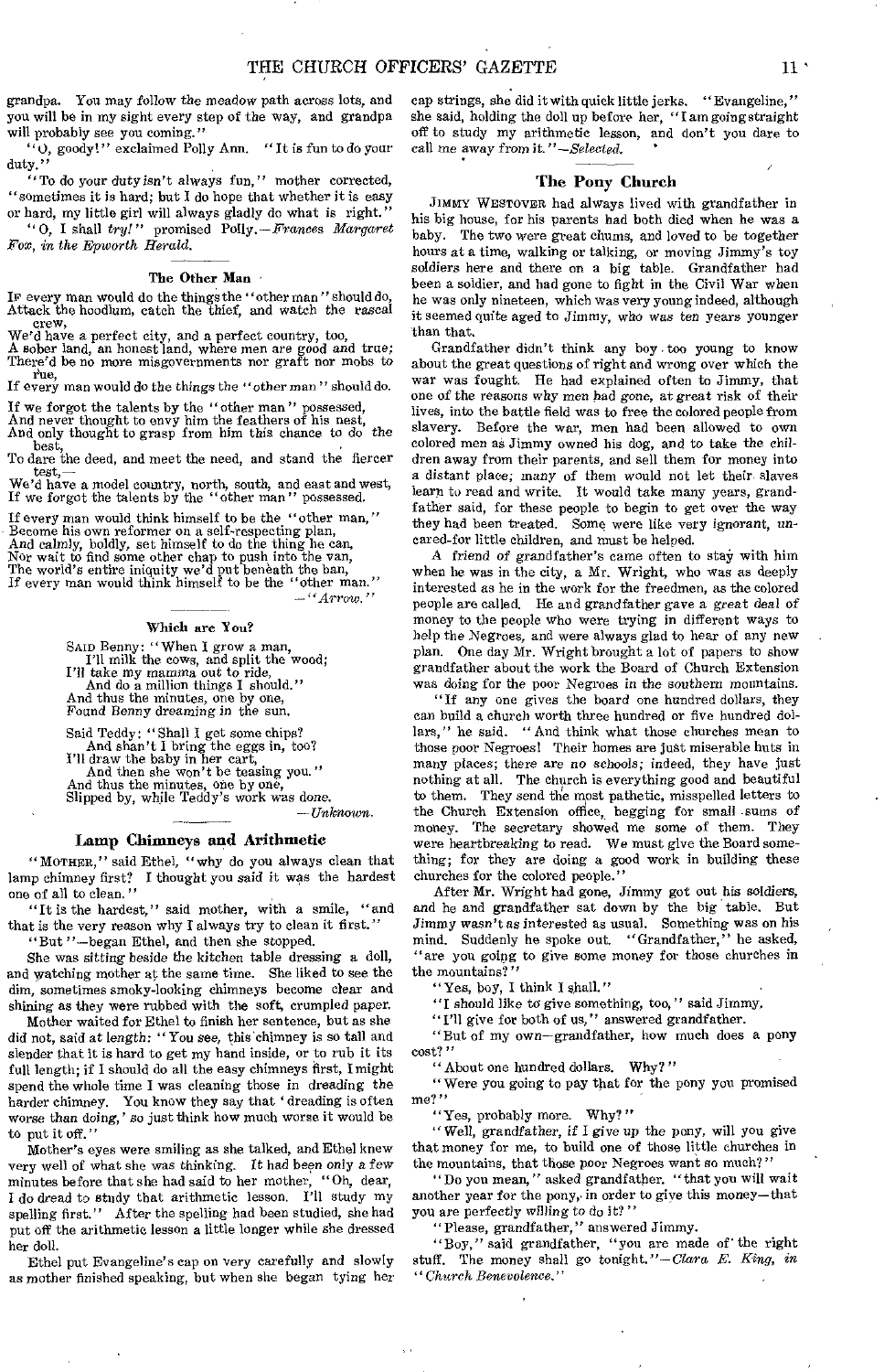#### Programs for Week Ending September 16 Seniors

1. TALK: Equipment for Service. See *Instructor* of Sep-tember 5. Follow by repeating the Morning Watch texts.

2. \ Symposium: The Value of Church Organization: Eight

members may be chosen to give this symposium, each taking<br>one of the topics given under this head.<br>B. Study: The Organization of the Seventh-day Adventist<br>Church. See the Review of August 31. The one in charge<br>of this stud

if possible, have a simple diagram prepared, showing the general plan of the organization.<br>4. Reading: The Divine Principle of Organization. See Review, p. 3, July 27.<br>4. Reading: The Divine Principle of Organization. See the meeting. He should study the article carefully, and be prepared to answer questions. See page 2 of GAZETTE. 5. Reports of working bands.

6. Close by repeating the Pledge in concert.

#### Juniors

1. Morning Watch review. -2. Organization. This is the first meeting after the sum-

mer vacation in many of the church schools. Some time may profitably be spent in taiking over the summer's work, and in organizing for the school year.<br>In organizing for the school year.<br>3. Study: The Organization of the S the Senior societies, and simplify or adapt such of it as can be

used to meet the needs of the Juniors. 4. Recitation: The Dependable Boy. 5. Reading: A Grain of Sand.

Reports of work.

7. Repeat the Pledge in concert.

#### Note for the Leaders

Try to make this study on organization a real help to the young people, inspiring in them a deeper loyalty to their Missionary Volunteer Society and to all 'the departments of the church.

#### Symposium: The Value of Church Organization Authority of the Church

THE New Testament abounds with references to the church as an effective organization. Great authority is bestowed upon it by its Founder. Our Saviour promised that his Father would ratify in heaven what the church did in his name on earth. When the church membership is filled with the Holy Spirit, it represents the highest power of God on earth. So near to the heart of God lies the church, that it is described as the "spouse " of Christ. It is also said to be the "body" of Christ. In its purity and simplicity it is holy unto God.

Those who ignore the voice of the church do so at their souls' peril, and face a future without promise from the Word of God. On the church is laid the responsibility of giving the gospel to the world. Having this great commission, it is the one thing on earth on which God bestows his richest and fullest blessing. Its subjects represent the government of heaven. It is separate from the world, and does not affiliate with the world. Its mission is to enlarge the kingdom of God on earth, and to save the souls of men from<br>ruin.  $\qquad \qquad$  I. H. Evans. I. H. Evans.

#### A Divine Plan

All life expresses itself in organized form. The church of the living God is likened to the human organism, "the whole body fitly joined together and compacted by that which every joint supplieth." Eph. 4:16. So it "maketh increase," and builds itself up in love. This is a divinely drawn picture of the organization of the church—all believers members one of another through connection with the body, and all the churches members one of another, orgahically united in the one body—the church—of which Christ is the head. The member is joined to the head only through the body. Sever the arm from the body, and it is severed from the head. So the arm from the body, and it is severed from the head. So ization and training is merely a mob. With organization and<br>Christ is the head of every individual believer through that training, which bring about union of actio believer's relationship to the body, which is the church. As mighty power to carry into effect God's plans.<br>every member in the human body is strengthened in its ser-<br>E. M. GRAHAM. every member in the human body is strengthened in its ser-

vice by the harmonious working of every other member, so the divine plan of harmonious organization for activity in every department of service strengthens the work of every individual believer. Thank God for his remnant church on earth, its activities organized for the work of carrying the last gospel message to the world—the power of God attending. W. A. SPICER.

#### Organization a Medium of Power

Organization in church work bears the same relation as the harness to the horse, the engine to the steam, the motor to the electric current. Steam and electricity became of great service to man as organization provided the wise medium for their energy, So with organization in the church. Though powerless of itself, yet it is mightily powerful when associated with the church in providing a means for the wise use of the energy of the church in the accomplishment of God's purpose through it.

Like other machines, the church, unless oiled, creaks, owing to friction of its parts, and it may, like them, become useless if worked too much without oil. When each part is directed and anointed with oil from above, the wheels move easily, and the whole church, working smoothly, grows strong and powerful in service. No power of man can stay it, and even "the gates of hell shall not prevail against it."

## J. L. SHAW.

#### Organization Brings Effective Service

One writer says: "An unorganized force is a mob, while an organized force may exert the greatest possible influence." Seventh-day Adventists saw the truthfulness of these statements early in the history of this movement, and gave earnest attention to the matter of organization. The rapid development of the various departments of their work has shown the value, with the blessing of God, of thorough organization.

One of the opposers of this movement has this to say of our organization: "They have a thoroughly organized system of working, which aims to put into active service every member of their society, from the little child up to the oldest grandma." This man may have overstated the matter somewhat, but this is the kind of organization that counts in gospel work, and the kind this denomination is endeavoring to effect, as "the work of God in this earth can never be finished until the men and women comprising our church membership rally to the work and unite their efforts with those of the ministers and church officers." This means a thor-<br>oughly organized church.  $N$ . Z. Town. oughly organized church.

#### Organization a Protection

Proper organization of the church provides a means for defense. A flock of sheep huddles together to withstand the onslaughts of an enemy. Any army would advise its opponent to disorganize its forces. It would then become an easy prey indeed. God organized the church for service, and that same organization he intended, under him, for its protection and preservation. All God's works are perfectly organized, and that his church is also thus perfectly organized is one of the best evidences that Christ Jesus- himself has established<br>it in the earth, and is himself its head. T. E. BOWEN. it in the earth, and is himself its head.

#### Organization Must Precede Accomplishment

To accomplish any great undertaking, thorough organization is necessary. In all the universe no undertaking or assigned task is more gigantic than that given to the true followers of Christ, - to make disciples, or Christians, of all nations. Therefore the necessity of an organization in the church as thorough as that found in the human body. F. W. PAAP.

#### Au Army or a Mob

The church of God is an army. An army without organtraining, which bring about union of action, it becomes a mighty power to carry into effect God's plans.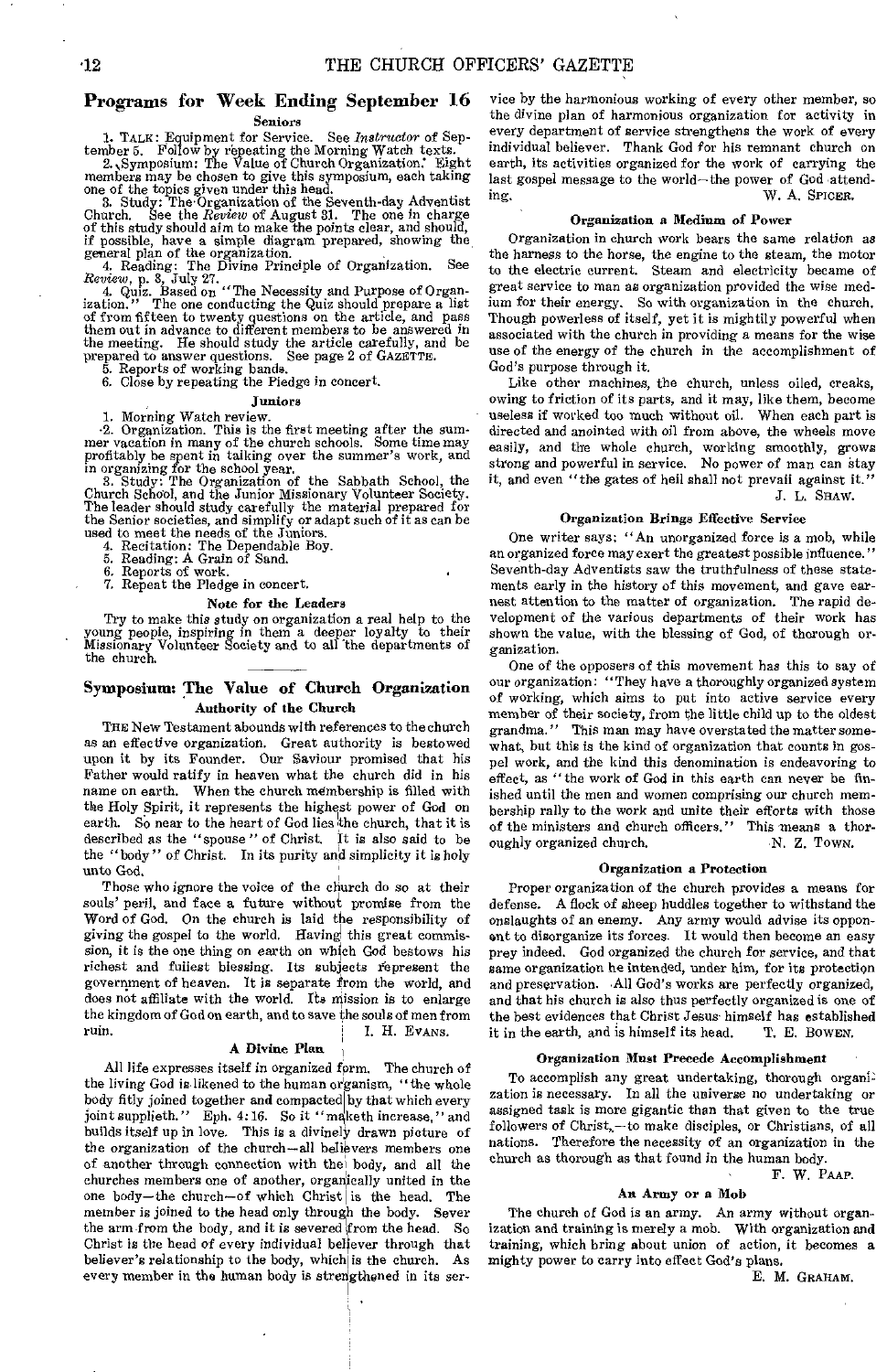#### Benefit of the Church to the Individual

Some say, " Why do I need to-join the church? Can't I be a Christian just as well out of the church?" You may possibly. But listen: The church is a building. Like a house, it is "fitly framed together." It thus becomes a dwelling place for the household of faith. Now it is possible to live out of doors winter and summer, through storm and sunshine, heat and cold. But experience demonstrates that it is much pleasanter and *safer to live in* the house. Inside the house we have companionship, we have shelter from storms, from the cold, chilling blasts of winter, from robbers, from *ravenous* beasts which in some places prowl around looking for prey. Satan, as a roaring lion, goes about looking for souls to destroy. *In* the house, with others of like faith with its walls of protection about us, we are more safe than outside, exposed to the wolves of sin. Do not delay joining the church. G. B. THOMPSON.

#### The Dependable Boy

THE boy who is bright and witty,<br>
The boy who longs for fame,<br>
The brilliant boy, his teacher's joy,<br>
And the boy who leads each game,—<br>
Right cordially I greet them,

And wish them every joy; But the warmest part of my boy-loving heart I give the dependable boy.

If he says he'll come at seven, Ere the clock strikes he'll appear

At a fine, brisk pace, with a glowing face, And a greeting good to hear.

If he says he'll mail your letter, 'Twill be mailed, beyond all doubt. He will not tuck it in some dark pocket,

And forget to take it out!

He may be bright and witty; He may be brilliant, too; He may lead in the race, with his manly face;

He may plan great things to do; He may *have* all gifts and graces;

But naught can make such joy

And pride in me as to know that he

Is a stanch, dependable boy. *—Selected.* 

#### A Grain of Sand

"MOTHER! mother! there's *something in my* eye; please take it out, quick!" Flossy came hurrying to her mother's room. Her blue eyes were bloodshot, her eyelids swollen, and the tears were *running* down her cheeks.

"Why, what is it?" asked her mother, as she put her arms around the child.

"I don't know; it's an awful big thing. The wind blew it in my eye a minute ago."

The mother examined the afflicted eye carefully, but could find nothing except tears.

"I'don't see anything in it, dearie."

"But it's there, mother; please do get it out. It makes me so uncomfortable."

The mother looked again. Then she bathed the hurt eye with, warm water, and told Flossy to keep it closed for a time; but the poor eye did not get any better. Something was in it —something as big as a marble, Flossy thought.

" Well, Flossy, I think we had better go to Dr. Wright and see what he can do," said her mother, after trying everything she could *think of* for the relief of her little daughter.

Dr. Wright was the good doctor Flossy loved, and she stood very quietly with her face in the light as he kept her *eyelid* open.

"Ah!" said the doctor; and in an instant he held his instrument toward her, " here it is!"

"Where?" asked the mother. "I don't see anything." "I don't, either," said Flossy, "but my eye does not hurt any longer.'

"It's just a tiny speck of sand," replied the doctor, "too small to see, unless you know where to look for it."

Some days after, Flossy was fidgeting about the room

where her mother was sewing. It was rainy weather out of doors, and Flossy was in a bad humor; nothing pleased her.

"Please don't, Flossy," said her mother, over and over again. "You make me very uncomfortable. If you don't "You make me very uncomfortable. If you don't stop worrying, you must go away by yourself."

Flossy sat down by the window, pouting. In a little while her face brightened, and she came to her mother and put a little soft kiss on her cheek.

"I'm like that little grain of sand, mother, don't you think so? " she asked.

"What do you mean?"

"I'm not very big, but I make people uncomfortable when my temper gets *in the wrong* place. I love you, mother—I love you truly; and I would not hurt you as that sand did me for anything. The sand could not help itself; but I ean, and I *will,* right away."—*Our Boys land Girls.* 

## Programs for Week Ending September 23

#### Seniors

1. READING: Thoughts for Workers (see *'Instructor* of September 12), followed by a review of the Morning Watch texts.<br>2. Recitation: Service.

2. Recitation: Service,<br>
3. Responsive Reading: Psalm 46.<br>
4. Bible Study: The Seven Last Plagues. Seven members<br>
may give this study, each confining his part to three minutes.<br>
5. Social Meeting. Let the one conducting th

program read as an introduction paragraphs 10, 15, 26, and 28 from the chapter in "The Great Controversy" entitled "God's People Delivered."<br>"6. Reports of work.

7. Close by repeating the Pledge.

#### Juniors

1. Morning Watch Drill. Follow with a little talk by the leader on faithfulness in service, pointing out some of the ways in which Juniors may serve.

2. Recitation: Work for Little Followers. 3. Reading: Little Corners. 4. Bible Study: The Seven Last Plagues. Use the Junior Outline. Seven members may give this study.

5. Reading: Seeing the Sprinkled Blood. 6. Reports of the missionary gardens. 7. Close by repeating the Pledge.

#### Note for the *Leaders*

The leaders of both Senior and Junior Societies should<br>encourage those taking part in the Bible studies to make a<br>thorough preparation, studying the notes given in the<br>GAZETTE, and reading the chapter referred to in "The G

Controversy."<br>
Have all enrolled in the Reading Courses? While the<br>
officers should work for the success of the Reading Course<br>
all the time, it is well to have a special Reading Course cam-<br>
paign during September. The Re offer splendid opportunities for missionary work. The Mis-sionary Volunteers would do well to lend their books to friends who are not Christians, and thus help them to acquire

a taste for good, wholesome reading. By this time you should know pretty well how much your missionary gardens and other investments will bring in for missions. At a former meeting ask all to come prepared to report on their missionary projects. If time will allow, let each tell wherein he thinks his plans for missionary gardens can be improved next year. Determine to ma dening for God as profitable as possible.

#### The Seven Last Plagues

1. The Final Warning, Calling God's People out of Baby-

lon. Rev. 18: 1-7. 2. The Time of Trouble, Beginning when Probation *Closes.* Dan. 12: 1; Rev. 15 : 6-8; 22 : 11; Jer. 30:7. 3. The Plagues. Revelation 16; ha. 33:16; Joel I:

17-20. 4. God's People Delivered. Rev. 16: 15; 20: 1-4.

#### Notes

The Plagues. - "The seven last plagues will be the most terrible scourges ever visited upon man. As Ahab accused Elijah of being the cause of Israel's calamities (1 Kings 18: 17, 18) so, in the time of trouble, the wicked and those who have departed from God will be emaged at the righteous, will accuse them as being the cause of the plagues, and will seek to destroy them as did Haman the Jews.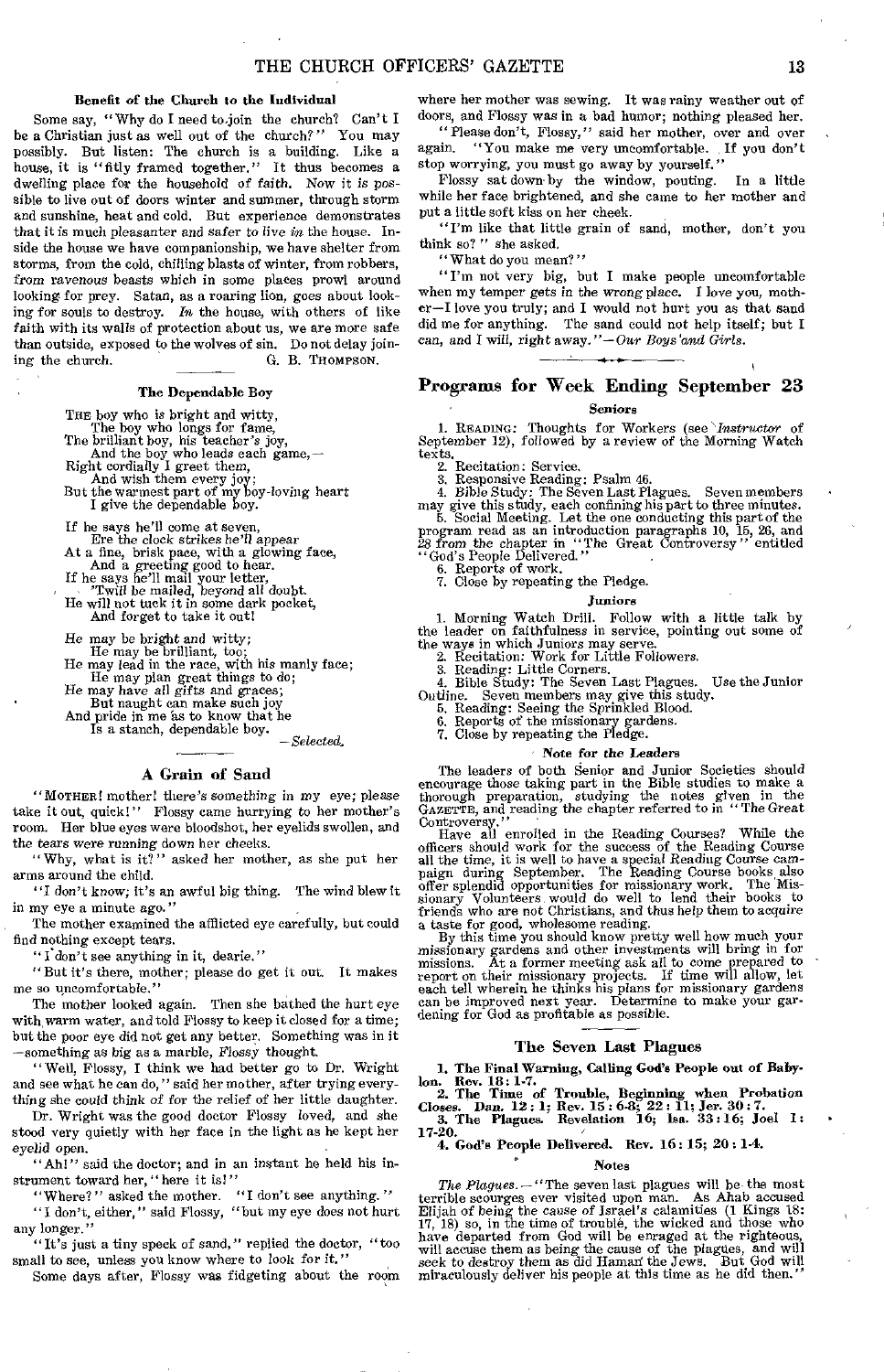"A terrible condition of the religious world is here described. With every rejection of truth, the minds of the people will become darker, their hearts more stubborn, until they are entrenched in an infidel hardihood. In defiance of the warnings which God has given, they will continue to trample upon one of the precepts of the decalogue, until they are led to persecute those who hold it sacred.... But God still has a people in Babylon; and before the that they 'partake not of her sins, and receive not of her

plagues.'<br>"Fearful is the issue to which the world is to be brought."<br>"Fearful is the uniting to war against the command."  $F^{\text{eq}}$ . Fearful is the issue to which the world is to be brought. The powers of earth, uniting to war against the commandments of God, will decree that all, 'both small and great,<br>rich and poor, free and bond,' shall conform to the customs<br>of the church by the observance of the false sabhath. All<br>who refuse compliance will be visited with ci

fessed faith in the third angel's message, but have not been sanctified through obedience to the truth, abandon their position, and join the ranks of the opposition. . . . They become the most bitter enemies of their former brethren." *—"The Great Controversy," pp. 603-608.* 

*The First Plague—* "There is no apparent reason why this should not be regarded as strictly literal. These plagues are almost identical with those which God inflicted upon the Egyptians as he was about to deliver his people from the yoke of bondage, the literality of which is se called in question. God is now about to crown his people with their final deliverance and redemption, and his judgments will be manifested in a manner no less literal and terrible."—"Daniel and the Revelation," p. 769.

*The* Second *Plague—"* Amore infectious and deadly substance can scarcely be conceived of than the blood of a dead<br>man; and the thought that the great bodies of water on the<br>earth, which are doubtless meant by the term sea, will be<br>changed to such a state under this plague, p picture.

*The Third Plague.*—"It would seem that none of the human family could long survive a continuance of a plague so terrible as this. It must therefore be limited in its dura-

tion, as was the similar one of Egypt."—Smith.<br>
"These plagues are not universal, or the inhabitants of<br>
the earth would be wholly cut off. Yet they will be the<br>
most awful scourges that have ever been known to mor-

tals. . . . "The people of God will not be free from suffering; but while persecuted and distressed, while they endure privation and suffer for want of food, they will not be *left* to perish. That God who cared for Elijah, will not pass by one of his self-sacrificing children. He who numbers the hairs of their head, will care for them; and in time of famine they shall be satisfied. While the wicked are dying from hunger and pestilence, angels will shield the righteous, and supply their wants."-"The Great Controversy," pp. 628, 6

*The Fourth Plague. —"* Sun worship is the most ancient and widespread of all forms of idolatry. In this plague God manifests his displeasure at this form of idolatry. That which men have worshiped as a god, becomes a plague and tormentor. Thus it was in the plagues of Egypt. Those things which the Egyptians had worshiped became scourges to them instead of benefactors and blessings." — *"Bible Readings," pp. 302, 303.* 

The Fifth Plague. — "This plague strikes at the very seat of the great apostasy of the latter days, the Papacy. It will doubtless he similar in effect to the like plague in Egypt, which was a darkness that could 'be felt.' Ex.  $10:\overline{21}\cdot\overline{28}$ .<br>By this plague that iniquitous, haughty, and apostate spiritual despotism which has set itself up as possessing all truth, and as being the light of the

*The Sixth Plague.* —It is understood that this plague re-fers to the drying up of the Turkish Empire *by* the great world powers, preparatory to the battle of Armageddon.

The Seventh Plague.—An idea of the feeling of terror inspired hy a severe hailstorm is given by Commodore Porter, who thus describes such a storm in the Bosporus: "It was the most awful and terrific scene I ever witnessed, forbid that I should ever he exposed to another! Balls of ice as large as my two fists fell into the boat, and some of

them fell with such violence as certainly to have broken an arm or leg had they struck us in those parts. One of them struck the blade of an oar, and split it. The scene lasted perhaps five minutes; but it was five minutes awful feelings I ever experienced. When it passed over, we found the surrounding hills covered with masses of ice,—I cannot call it hail,—the trees stripped of their leaves and limbs, and everything looking desolate. The s ful beyond all description. I have witnessed repeated earth-<br>quakes; the lightning has played, as it were, about my head;<br>the wind has roared, and the waves at one moment have<br>thrown me to the sky, and the next have sunk m before had the feeling of awe which seized me on this occa-sion, and still haunts, and I fear forever will haunt me."

NOTE. —Read "The Great Controversy," Chapters 38, 39.

#### Service

CHRIST never asks of us such busy labor As leaves no time for resting at his feet; The waiting attitude of expectation

He ofttimes counts a service most complete.

And yet he does love service when 'tis given By grateful love that clothes itself in deed; But work that's done beneath the scourge of duty— Be sure to such he gives but little heed.

Then seek to please him whatsoe'er he bids thee— Whether to do, or suffer, or lie still; 'Twill matter little by what path he leads thee

If in it all thou seek to do his will.

*—Selected.* 

#### The Seven Last Plagues

#### Junior Outline

1. When They Come. Rev. 15: 5-8.<br>2. By Whom They are Poured Out. Verses 6, 7.

3. What They Are. Rev. 16.

First, a noisome and grievous sore.

Second, the sea becomes as the blood of a dead man. Third, the rivers and fountains become as blood.

Fourth, the sun is given power to scorch men with heat. Fifth, darkness. Sixth, the waters of Euphrates are dried up.

Seventh, a great hail.

#### Work for Little Followers

THERE is room for children's service in this busy world of ours,

We need them as we need the birds, and need the summer flowers;

And their help at task and toiling, the church of God may claim

And gather little followers in Jesus' holy name.

There are songs which only children are glad enough to *sing—* Songs that are full of sunshine as the sunniest hours of

Won't you sing them till our sorrows seem the easier to bear,<br>As we feel how safe we're sheltered in the dear Redeemer's care?

Yes, there's always work in plenty for little ones to do, Something waiting every day that none may try but you; Little burdens you may lift, happy steps that you may take, Heavy hearts that you may comfort, doing all for Jesus' sake. *—Selected.* 

#### Little Corners

GEORGIA. Wmus, who helped in the kitchen, was rubbing the knives. Somebody had been careless and let one get rusty, but Georgia rubbed with all her might; rubbed, and sang softly a little song—

> "" In the world is darkness, So we must shine, You in your little corner, And I in mine.' "

" What do you ruh at the knives forever for?" asked Mary. Mary was the cook.

"Because they are in my corner," said Georgia brightly. "'You in your little corner,' you know, 'and I in mine.' I'll do the best I can, that's all I can do."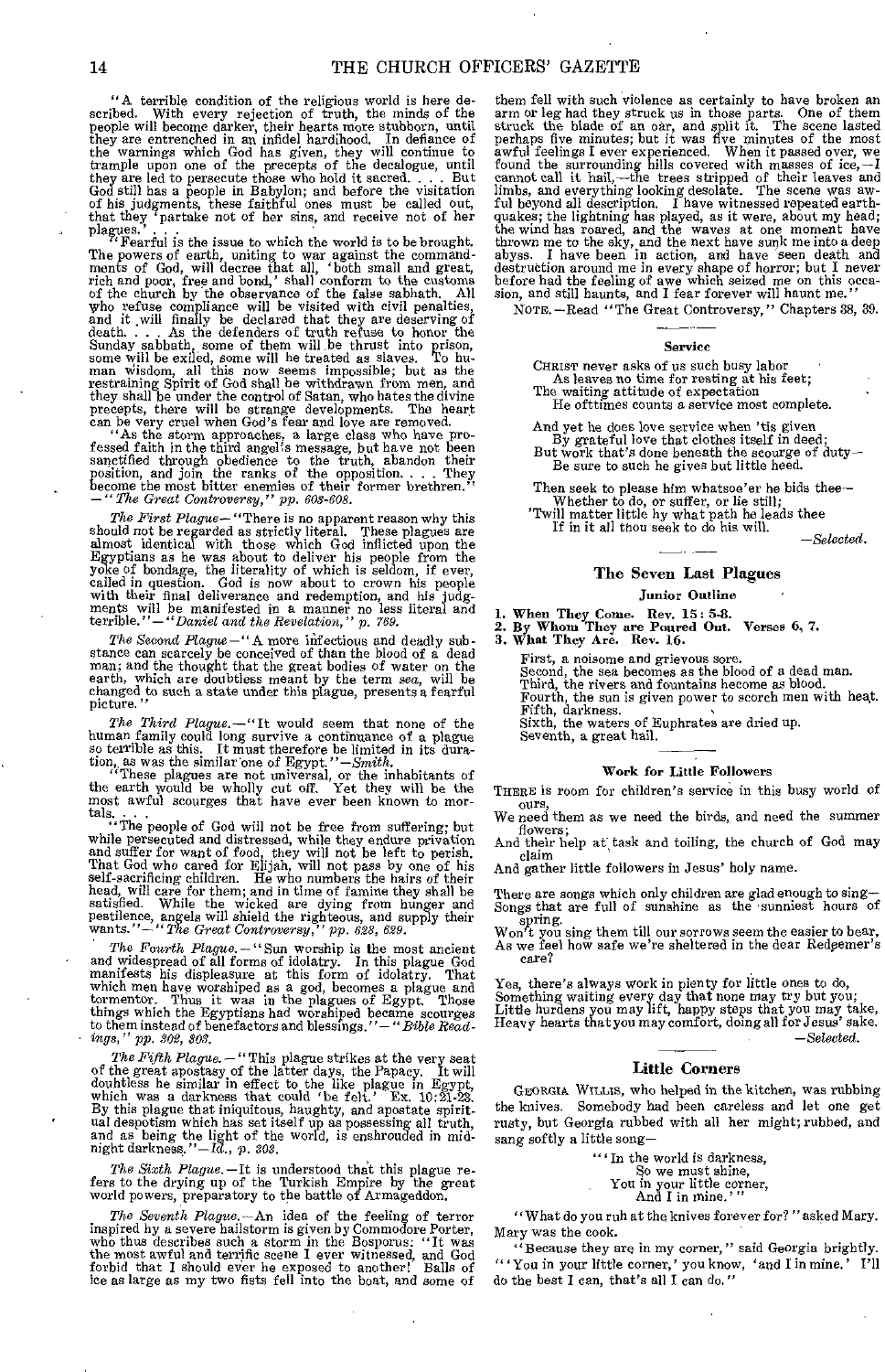"I wouldn't waste my strength," said Mary. "No one 11 notice."

"Jesus will," said Georgia, and then she sang again, — " 'You in your little corner, And I in mine:"'

"Cooking the dinner is in my corner, I suppose," said ary to herself. "If that child must do what she can, I pose I must. If Jesus knows about the knives, it's likely

tat he knows about dinners," and she took particular pains. "Mary, the dinner *was very* nicely cooked today," Miss 'llama said.

"That's all along of Georgia," said Mary, with a pleased ace, and then she told about the knives.

Miss Emma was ironing ruffles; she was tired and warm. Helen will not care whether they are fluted or not," she aid; "I'll hurry them over;" but after she heard about the nives, she did her best.

"How beautifully my dress is done," Helen said, and Imma, laughing, answered, "That is owing to Georgia;" hen she told about the knives.

"No," said Helen to her friend who urged, "I really can-Lot go this *evening.* I am going to prayer meeting; my corner' is there.

"Your 'corner what do *you mean?"* 

Then Helen told about the knives.

"Well," the friend said, "if you will not go with *me,*  )erhaps I will with you," and they went to the prayer meetng.

"You helped us *ever* so much with the singing this eve- $\lim_{n \to \infty}$ . That was what their pastor said to them as they were going home. "I was afraid you wouldn't be there."

"It was owing to our Georgia," said Helen; "she seemed ,0 think she must do what she could, if it were only knives." Then she told him the story.

"I believe I will go in here again," said the minister, ;topping before a poor little house. "I said yesterday there was no use, but I must do what I can." In the house a sick nan was lying; again and again the minister had called, but the invalid wouldn't listen to him; but tonight the minister said, "I have come to tell a little story."

Then he told him about Georgia Willis, about her knives ind her little corner, and her "doing what she could," and ;he sick man wiped the *tears from* his eyes, and said, "I'll Ind my corner, too; I'll try to shine for Jesus." And the sick man was Georgia's father. Jesus, looking down at her that day, said, "She hath done what she could," and gave he blessing.

"I believe I won't go for a walk," said Helen, hesitatngly. "I'll finish that dress of mother's; I suppose I can, f I think so."

"Why, child, ,are you here sewing? " asked her mother; thought you had gone for a walk."

"No, mother; this dress seemed to be in my 'corner;' so [ thought I would finish it."

"In *your 'corner'?"* her mother repeated in surprise, and then Helen told about the knives. The doorbell rang, and the mother went thoughtfully to *receive* her pastor. "I suppose I could give more," she said to herself, as she slowly :ook out the bill she had laid aside for missions. "If that aoor child in the kitchen is trying to do what she can, I I wonder if I am? I'll make it twenty-five dollars.'

And Georgia's *guardian* angel said to another angel, "Georgia Willis gave twenty-five dollars to our dear people n India today."

"Twenty-five dollars!" said the other angel. " Why, I thought she was poor."

"Oh, well, she thin'ks she is, but her Father in heaven sn't, you know. She did what she could, and he did the rest." But Georgia knew nothing about all this, and the  $\textrm{next morning she brightered her knives and sang checking:~$ 

| "In the world is darkness, |               |
|----------------------------|---------------|
| So we must shine,          |               |
| You in your little corner, |               |
| And I in mine."            | $-$ The Pansu |

#### Seeing the Sprinkled Blood

"Fatima, I cannot sleep; the prophet's words Ring in my ears; they fill my heart with fear; For am I *not* the first-born, and the one On whom the destroying angel's shaft would fall Were not the token on the lintel found? Thrice have I named the patriarchs, and once The creatures great and small that Noah drove Before him in the ark; but all in vain. I cannot sleep. 0 father, art thou sure The blood is sprinkled as God gave command? "

"Peace, peace, my child; just as the evening fell The fairest lamb of all the flock was slain, And roasted then with purifying fire;<br>With bitter herbs, and bread devoid of leaven,<br>In haste we ate the Lord's appointed feast.<br>Nor were the means of saving thee forgot;<br>Scarce was the yearling slain ere I gave word<br>For s Will see the signal, and pass over thee."

#### The night wore on,

And yet again the pleading voice was heard:<br>
"Father, sleep will not come; before my eyes<br>
I see the angel pass, and at our door Pause sadly, as though he wept to enter,<br>Yet dared not hasten unavenging by.<br>O father, if the blood has been removed,<br>Or if the herdboy heeded not thy voice,<br>Then never shall my weary eyes behold The land of Canaan with its waving fields."

"Rest, little one; faithful our Jared is. Not only on the side posts of the door Should be the stain, but *on* the one above; So if some hungry dog should from its place One token lick, the others would remain. Sleep, my sweet child, for thou hast need of rest; The journey will be rough for little feet."

The midnight hour drew nigh, unbroken still<br>The darkness' solemn hush; the child awoke<br>With a loud cry: "Father, I thought I heard<br>The cock's shrill crow to greet approaching morn.<br>My heart is beating with a sickening dre

Lighting a torch, the father gently took His first-born in his arms, and bore her forth— Started and paled to see no paschal sign, No warning that their door should be passed by! With trembling hand he snatched the hyssop then, Himself applied the blood in eager haste.

A long sigh of relief escaped the child; Almost before he placed her *on* the couch Sweet sleep had fallen on her heavy lids, Nor when that "great cry " rose did she awake; That agonizing wail of man and beast Reached not her ears, with drowsy slumber sealed, And at the dawn they bore her, sleeping still, Away from Egypt's darkness and despair.

Christ, our blest Passover, is slain for us; The "blood of sprinkling" for our *sins* is shed; Have we the atoning sacrifice applied, Made sure our entrance to the Promised Land?

#### *—Selected.*

#### Programs for Week Ending September 30

SEPTEMBER has five Sabbaths, and accordingly one of them is left open for each society to prepare its own program. A study on current missions, based on the reports *from* mission fields found in the *Review* and other papers, may be given. The working bands should give their reports; and as this is the last *of* the month, a final call should be made for any who wish to join the Reading Courses, and who have not already enrolled. Next Sabbath we shall begin the last quarter of 1916. It is a good plan to take stock, and see how the various enterprises fostered by the society are prospering. Have an executive, committee meeting to decide on special plans for the next three months. Let the chairman announce these to the members, and enlist their cooperation.

Don't forget the Goals.